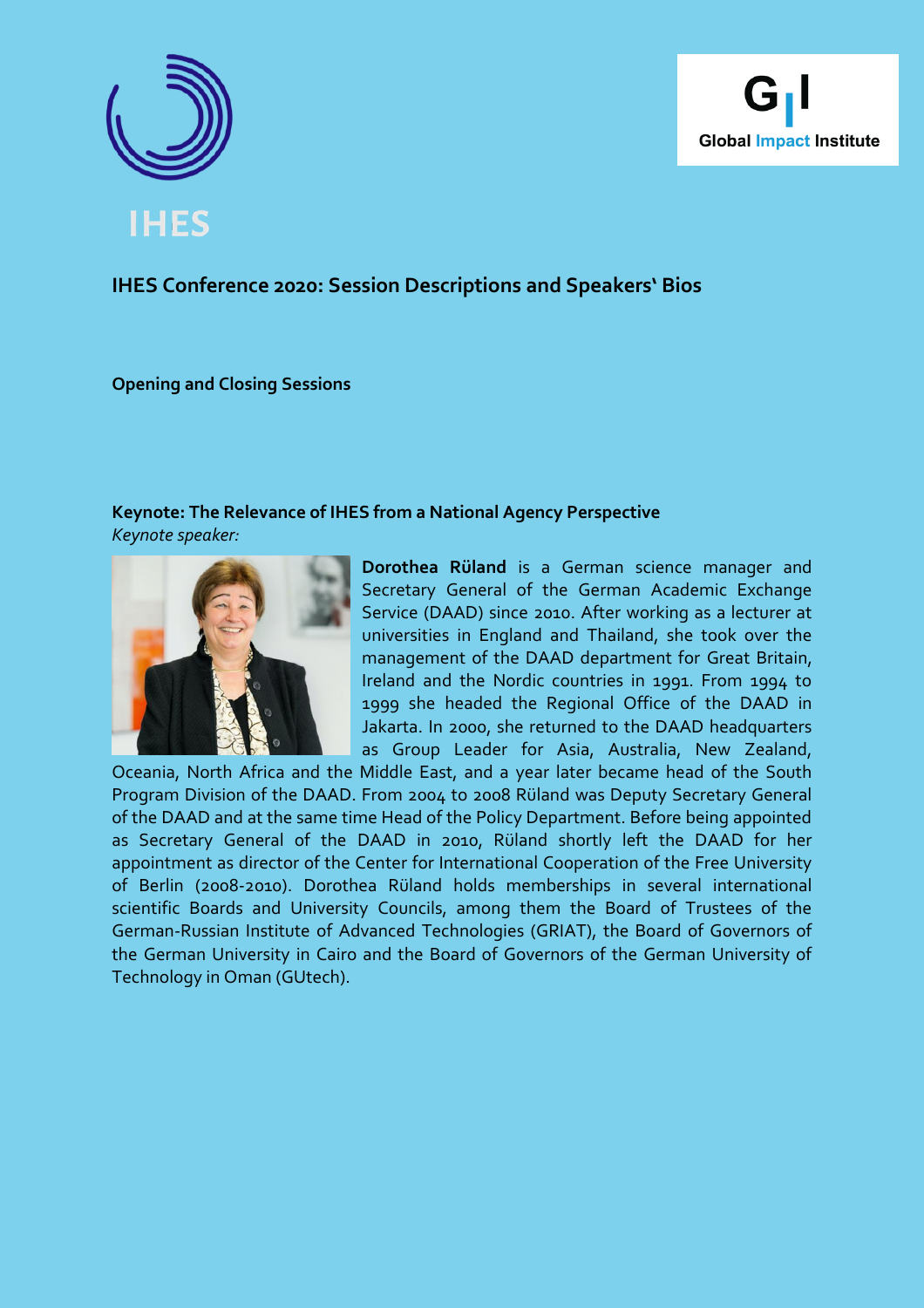### *Panelists:*



**Uwe Brandenburg** is the Director of the Global Impact Institute and Assoc. Prof. at the Universitat Rovira i Virgili. He has worked in internationalisation for more than 20 years and published widely on impact, measuring and strategy. He developed the idea of IHES and elaborated it together with Hans de Wit, Betty Leask and Elspeth Jones in two major UWN blogs in 2019. Uwe led a study on IHES commissioned by the German DAAD and conducted an experimental design together with a lecturer from Swansea University on teaching the public on terrorism and media.



Professor **Elspeth Jones** is founding editor of the Routledge book series, Internationalization in Higher Education, and an internationally recognised thought leader, author and researcher in the internationalisation of HE. Under her leadership as International Dean at Leeds Beckett University, until 2011, many IHES initiatives were undertaken, in particular across Asia, Africa and Latin America. Elspeth has published widely and is co-author of two UWN blogs on IHES, and the IHES study for DAAD. Former clients include universities in six continents, and organisations such as the European Commission, European Parliament, International

Association of Universities, and German Rectors' Conference. Elspeth is Honorary Visiting Fellow, at the Centre for Higher Education Internationalisation in Milan, a senior expert at the Global Impact Institute, and former Chair of the EAIE Expert Community on Internationalisation at Home.



**Hans de Wit** is Professor and Director of the 'Center for International Higher Education' (CIHE) at Boston College, USA. Before, he was Director of the 'Centre for Higher Education Internationalisation' (CHEI) at the Università Cattolica Sacro Cuore in Milan, Italy, and Professor of Internationalization of Higher Education at the Amsterdam, University of Applied Sciences. He was Vice-President for International Affairs of the University of Amsterdam, the Netherlands, 1996-2003. He is a Senior Fellow of the International Association of Universities (IAU), and chair of the Board of Directors of World Education Services in New

York/Toronto. He is founding member and past president of the European Association for International Education (EAIE), founding Editor of the 'Journal of Studies in International Education' (SAGE), consulting Editor of the journal Policy Reviews in Higher Education, Associate Editor of International higher Education, and co-editor book series ' Global Perspectives in Higher Education, Sense Publishers. He publishes a blog in University WorldNews, [www.universityworldnews.com.](http://www.universityworldnews.com/) He has (co)written books and articles on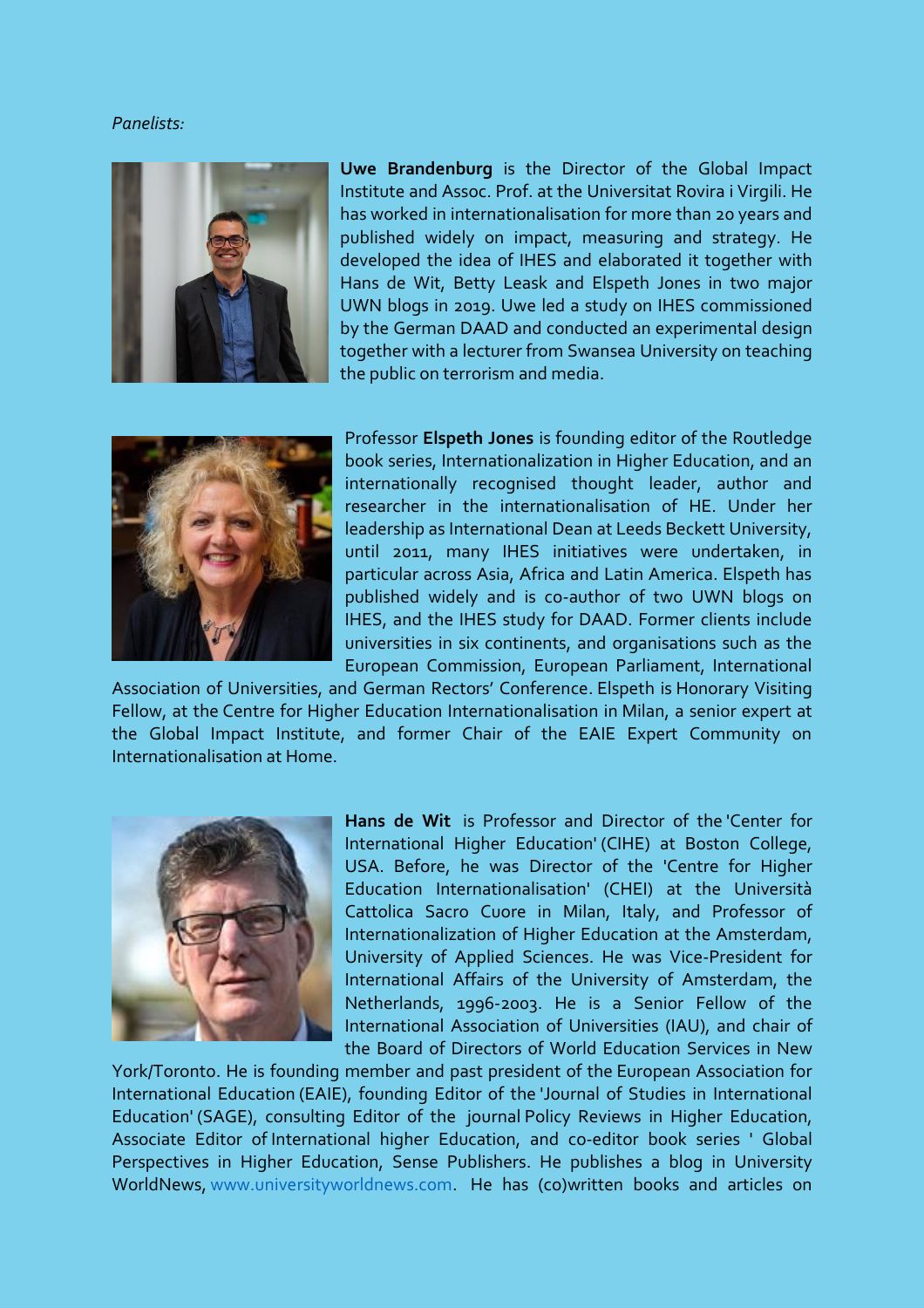international education and is actively involved in assessment and consultancy in international education, for organisations like the European Commission, UNESCO, World Bank, IAU, and the European Parliament.



Dr **Betty Leask**, EdD, is professor emerita in the internationalization of higher education at La Trobe University in Melbourne, Australia, and a Research Fellow at the Boston College Centre for International Higher Education. Betty's research interests are focused on the internationalisation of higher education curriculum, teaching and learning at home and abroad as a driver of change and innovation. Betty developed the first researchbased framework for internationalization of the curriculum in 2010. The framework is used by universities across the

world to inform their approach to internationalization of the curriculum, campus and community. Betty is also Chief Editor of the Journal of Studies in International Education, the leading journal in the field and a senior expert at the Global Impact Institute. Her contributions to the field of international higher education have been recognized by a number of awards including the 2016 EAIE Tony Adams Award for Excellence in Research andthe 2017 IEAA Excellence Award for Distinguished Contribution to International Education.



**Kate Joyce** is Director of Higher Education and Science at the British Council, based in London. Kate is responsible for developing global strategy, managing stakeholder relationships and leading programmes to strengthen international collaboration in HE and Science across 110+ countries. Kate has spent her career working in education and cultural relations; she led the start-up of a number of major global education programmes including Erasmus+, Newton Fund and Connecting Classrooms and has developed strategic partnerships with UK and overseas

governments as well as the private sector. She has studied, lived and worked in a number of countries including Mexico, Jordan, France and Spain and is passionate about learning languages.



Dr.**Grazyna Zebrowska** has been appointed for a position of Director General of NAWA on May 8, 2020. In the years 2019 -2020 she was working as a Director of the International Cooperation Department at the Ministry of Science and Higher Education. Within 2003 and 2019 Dr. Zebrowska was the Senior Advisor for science, technology, and higher education at the Embassy of Poland in Washington DC. She was responsible for initiating and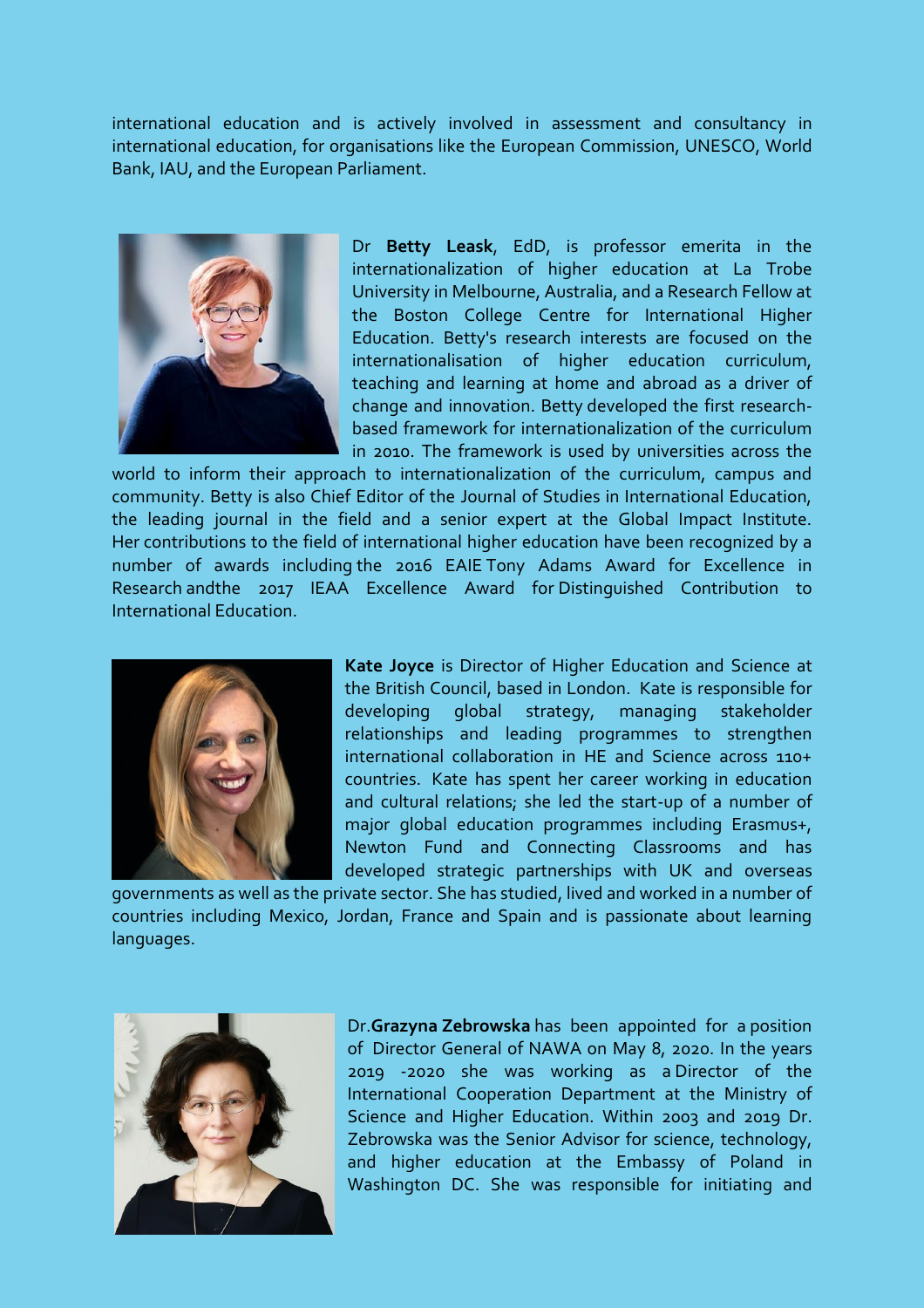facilitating cooperation between Polish and US researchers and academic institutions. Additionally, she was engaged in promoting Polish higher education institutions and research bodies in the United States. Dr. Zebrowska is a physicist by profession. She obtained a PhD with scientific applications of physical sciences in the field of medicine at University of Rennes 1 in France and the University of Gdansk.

### **Conference Sessions**

### **S01: IHES in focus: What can we learn from IHES programs at the DAAD?**

How can funding organisations like the DAAD encourage IHES activities at HEIs? To answer this question, examples of three DAAD-funded initiatives are presented. Each one of them promotes aspects of IHES on different levels:

- Partnerships for the Health Sector in Developing Countries (PAGEL)
- Europa macht Schule ("Europe meets school")
- German-Colombian Peace Institute (CAPAZ)

On the basis of these examples, further questions will be tackled: What makes these programs IHES? What do they have in common, what are their unique features? And what can we learn from that for the concept and definition of IHES?

### *Chair:*

**Christiane Schmeken** is Director Strategy of the DAAD (German Academic Exchange Service), her main task is to implement the strategic goals of the institution and to steer the ongoing process of institutional innovation and reflection. She joined the DAAD headquarters in Bonn in 2000, working subsequently on various issues, such as international marketing of Higher Education, double degree courses and institutional strategies of internationalization. She is also an expert on the internationalization process of Higher Education, in Germany, Europe and beyond. Christiane is a former member of the Conference Programme Committee of EAIE.

### *Speakers:*

**Benjamin Schmäling** is Head of Section Transnational Education Projects in the Middle East, Africa & Latin America with German Academic Exchange Service (DAAD). Before, he was leading "Dhoch3", an online-project designed and implemented by DAAD to enhance teacher training at universities worldwide. From 2011 to 2016, he has been working as a visiting lecturer at French universities Lille 3 and Paris-Sorbonne. His current professional focus is on higher education projects in the Middle East and Africa, such as German Jordanian University or German University in Cairo.

**Ursula Paintner** is Head of Section Development Cooperation: Partnership Programmes, Alumni Projects and Higher Education Management at the DAAD. She holds a PhD in German Literature from Freie Universität Berlin. After several steps in academica, working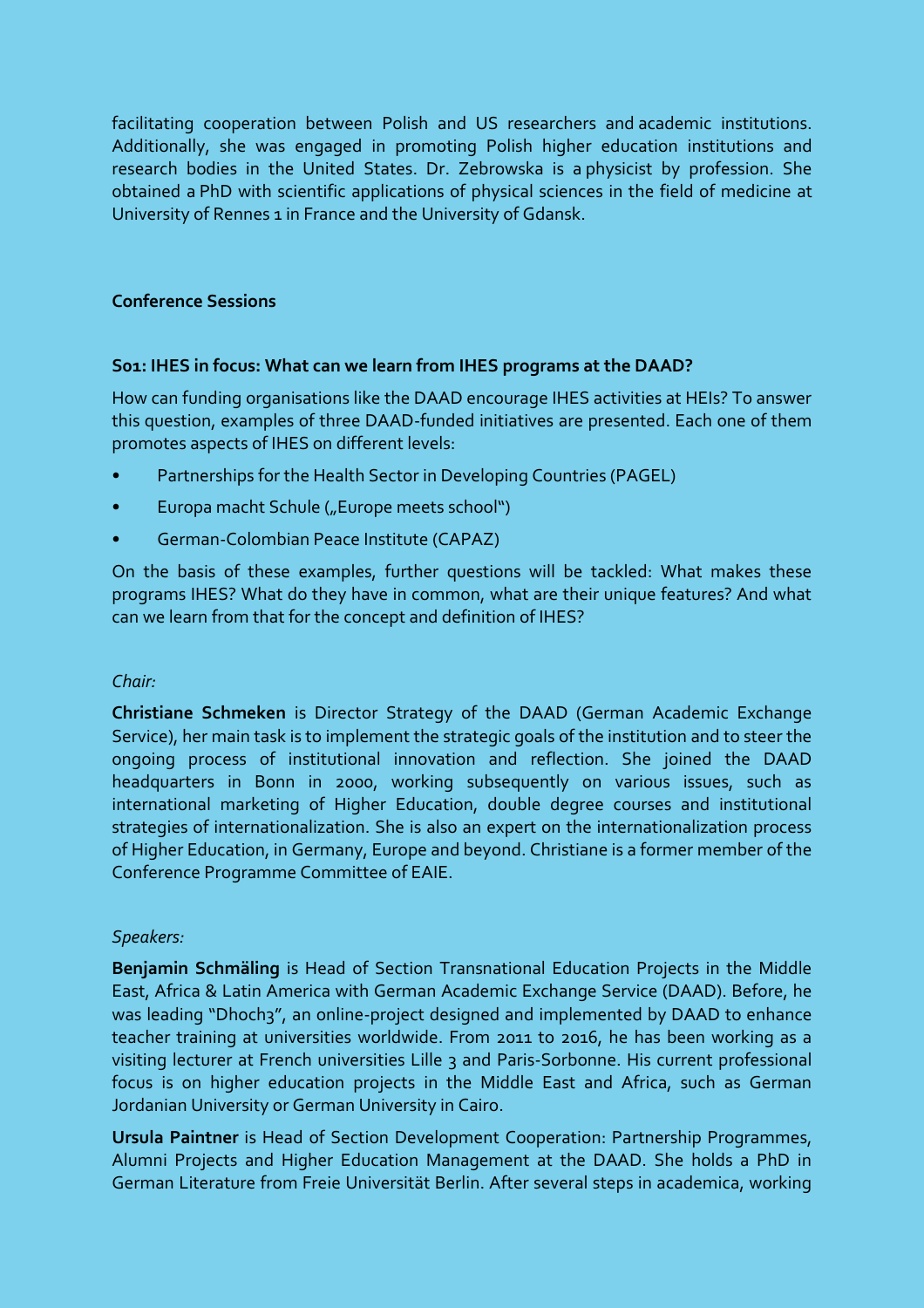as Research Assistant and Scientific Associate with Westfälische Wilhelms-Universität Münster and Freie Universität Berlin, she is working for DAAD since 2012. After a few years as Head of Section "German Studies, German Language and 'Lektor' Programme", she took over her current position in 2018. Paintners current field of professional interest is development cooperation with a strong focus on the conception and administration of partnership programmes between Universities in Germany and in the global south.

**Beate Körner** is head of the section 'Erasmus+ Partnerships and Cooperation Projects' in the Erasmus+ National Agency for EU Higher Education Cooperation of the DAAD. She is in charge of the coordination and management of Erasmus+ Strategic Partnerships in Higher Education, as well as the counselling and assistance of the German universities for the centralized programmes in Erasmus+ i.e. European Universities, capacity building, knowledge alliances, Joint Master Degrees and Jean Monnet. Furthermore, she is in charge of the 'Europa macht Schule' (ERASMUS meets schools) programme. Before joining the DAAD in 2009, she was the head of the International Office at the Brandenburg University of Technology.

### **S02: IHES - the newly funded Erasmus+ KA2 project on Internationalisation for Society**

#### *Chair and Speaker:*



Dr. **Dalibor Mikulas** is Head of International Relations Office at Palacký University Olomouc (UP). Previously he worked at two other universities as a Vice-Rector for International Cooperation and Mobility, Vice-Dean for International Cooperation and Public Relations, Erasmus Institutional Coordinator, et al. He defended his thesis at Comenius University, Bratislava, was a recipient of several scholarships and grants (e.g. at the University of Notre Dame, USA; University of Ottawa, Canada, etc.), worked as an investigator on projects funded by the European Social Fund,

European Regional Development Fund, OPVVV, and in the recent years he has been participating in the supervision of Erasmus+KA1 activities (KA103 and KA107) at UP. A member of the Czechoslovak Society of Arts and Sciences (SVU, USA), Dr. Mikulas participated and organized several SVU World Congresses. In 2008, he received the SVU Presidential Citation 2008 Award for the Advancement of Czech and Slovak Studies, Worldwide, Fostering Cooperation between the Czech and Slovak Rep., Czechs and Slovaks Worldwide. In 2019, he chaired the UP nomination winning the 2019 EAIE Award for Excellence in Internationalisation for Palacký University Olomouc.

### **S03: Bringing societal relevance into universities through IHES: International entrepreneurs and experts as lecturers**

Internationalization is not only the responsibility of the international office at FHWien, but also involves all of our stakeholders in an inclusive multi-faceted approach. Together with the city of Vienna, FHWien's 3-year (2018-2020) internationalization@home project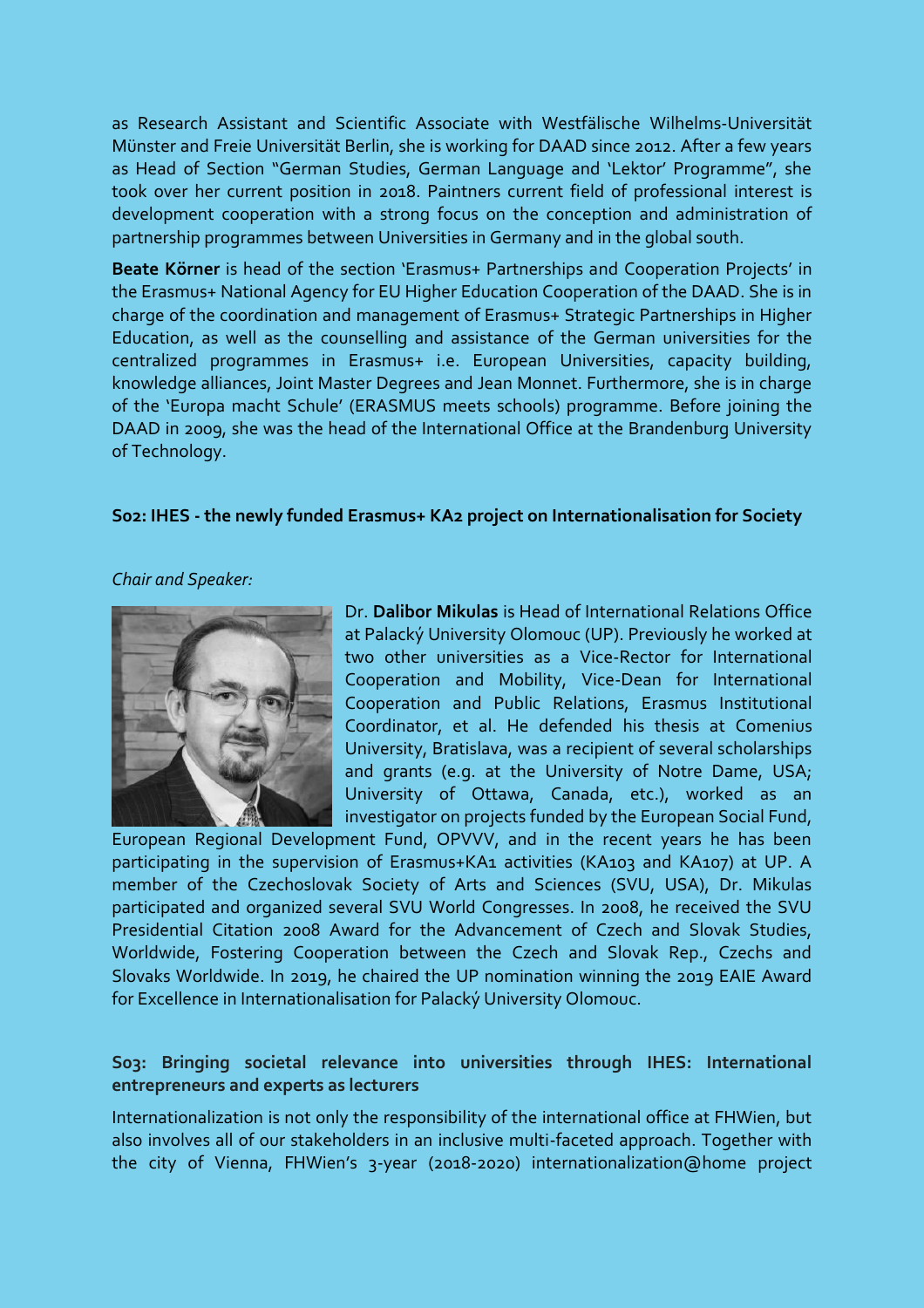promotes internationalization throughout the university, and provides our students with a more international learning environment, thus helping to equip them to succeed in the international labor market. Every year over 1000 lecturers from outside Higher Education are contracted by FHWien, with about 35% coming from abroad with international passports and/or work in highly multinational workplaces. From them, students not only gain some of the 'real world' skills useful for their degrees, but also important insights, and increased confidence and ability to work in international teams - thus helping them, and society more generally, to enjoy a more successful internationalized future.

*Chair and Speaker:*



**Charlotte Wiggins** is a British citizen who left England in 2010 and moved to Vienna, Austria where she has lived ever since, not withstanding a year in Italy for Erasmus in 2013/14. She has been with the University of Applied Sciences for the past 3 years and deals with bilateral contracts (including Erasmus+) , all translation requirements and supporting international curricula development. The topic of internationalization is one of her passions, and since 2018 the quest for improving the internationalization of the campus has been supported by the city of Vienna. Her

hobbies include singing, playing roller derby and cooking.

### **S04: FAMELAB - a tale of science, society, communication and change**

FameLab is a science engagement competition run by British Council in partnership with Cheltenham Science Festival. It has taken place in over 30 countries globally. In Europe alone, FameLab reaches 5.5 Mio people annually, the majority in Eastern Europe. FameLab brings universities a framework for broader skills development for their researchers, recognising the importance and value of public engagement with an international perspective. It supports internationalisation at home and helps to increase public trust in science: Drawing on 12 years of FameLab experience, and the ever-growing FameLab community, British Council panellists will discuss the societal benefits of science engagement activities.

### *Chair:*

**Adrian Fenton** is a Senior Consultant in the Science team at the British Council, focusing on public engagement and STEM Education, managing the FameLab programme internationally. With over 20 years' experience in science education, he started as a Physics teacher in the UK, has worked in Tanzania with VSO, and delivered teacher training and public engagement activities in countries including the UK, Portugal, Slovenia and Bangladesh. His former role as Head of Education with the British Science Association had a strong focus on science as a part of culture and promoting enquiry based learning.

*Speaker:*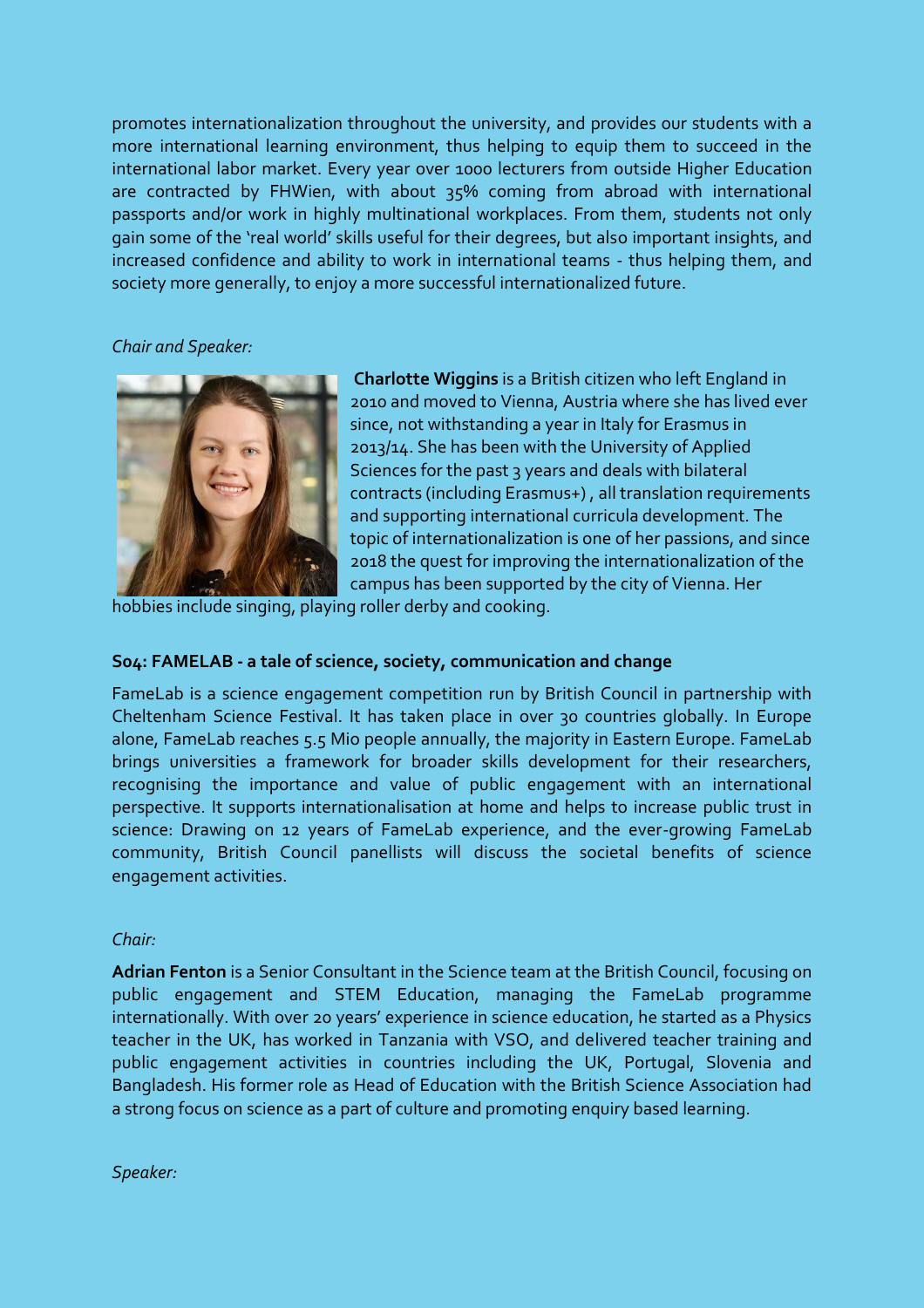**Lyubov Kostova** is the Director of British Council in Bulgaria. She has been developing science programmes since 2004. She was FameLab International's first global manager (2006-2013) and responsible for its launch and first growth. She has introduced a number of science communication formats and trainings, works extensively with the media in Bulgaria and co-created in 2011 with colleagues the Sofia Science Festival, the first of its kind in the country. With a background in communications and cultural and educational project management, Lyubov frequently speaks at trainings and conferences for scientists, PR professionals and academia.

## **S05: Linking internationalisation strategy and transfer strategy of a University of Applied Sciences**

Universities of Applied Sciences take pride in the fact that they emphasise the transfer between science and stakeholders of the wider society (e.g., companies, civil society). We show how Hochschule Bonn-Rhein-Sieg University of Applied Sciences plans to link its internationalisation strategy firmly with its transfer strategy. Thus, it incorporates the transfer as its specific unique selling proposition into its international profile. This allows to develop new instruments of internationalisation which are better targeted at the needs of the typical student population (e.g., internship with international companies in the region).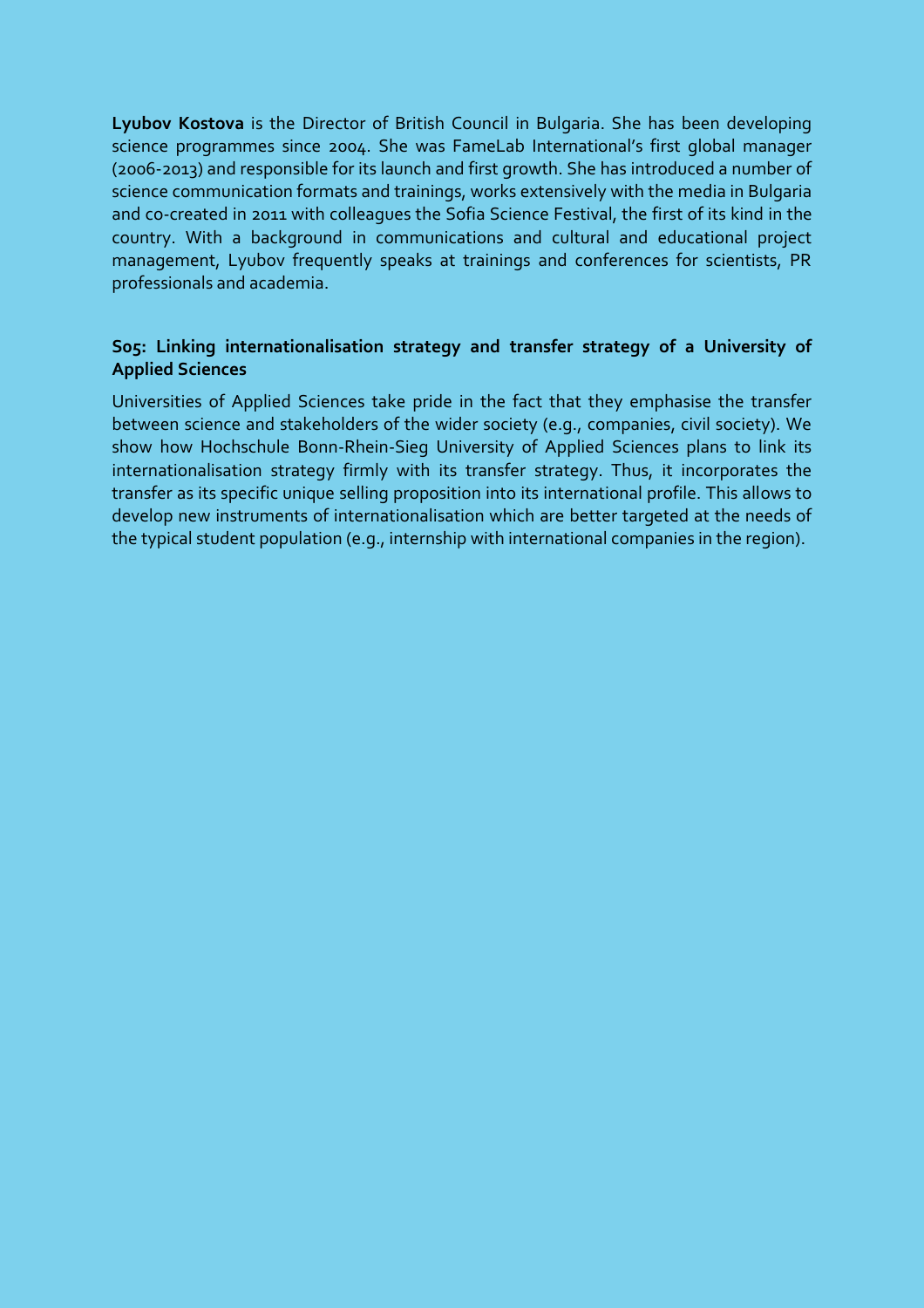#### *Chair and Speaker:*



Prof. Dr. **Jürgen Bode** is Vice President (Deputy Vice Chancellor) of International Affairs and Diversity since 2015, at Bonn-Rhein-Sieg University of Applied Sciences, Germany, and Professor of International Management. In addition, he holds a position as Director/CEO of the BRS Institute of International Studies. Prof. Bode has been leader of numerous academic projects especially in Africa and China, and directs the research group "Entrepreneurship and SME development in developing countries". He is further programme head of the "2+2" study programme "B.A. Business Administration" in cooperation with the Hunan

University, Changsha, China.

Prof. Bode has been an Associate Professor at Tsinghua University, Beijing, China, and Professor at the International School of Management (ISM), Dortmund, Germany. He gained management experience as a senior project manager at Deutsche Post/DHL group where he was leading international business development and strategy projects. His current research and working areas include entrepreneurship in developing countries, international marketing, and international management. He has edited and (co-)authored 5 monographies, and published more than 70 articles, many of them in refereed journals. He has obtained a master's degree in management and industrial engineering (TU Darmstadt, with studies at Ecole Supérieure des Sciences Economiques et Commerciales ESSEC in France), a Ph.D. in management (University of Cologne), and a post-doctoral degree in Automation Science (Tsinghua University). Prof. Bode holds the prestigious "Friendship Award of the People's Republic of China".

### **S06: Terrorism and the media: how internationalisation can help to educate the wider public**

This session will address issues related to including internationalisation into the education of the wider public. The presenters conducted an open course into public perceptions of terrorism during 2017/18 which incorporated the use of an international teacher for half of the sessions in order to obtain an assessment of the impact of internationalisation. The main focus of the session will be to share the teacher's experiences and inform the audience how the public can be encouraged to participate in such initiatives, which opportunities and limitations lie in the application of an international component and the results of this experiment. It will provide very practical advice in order to better understand how such projects could be encouraged and implemented in the future and in other places.

#### *Chair:*

**Bryn Willcock** has taught at the University of Swansea since 1995 and has also lectured at the University of Wales, Trinity St. David. In addition he has also taught at The University of Uppsala, Sweden and the University of Iceland as part of the Erasmus scheme. His teaching tends to specialise in areas around studies in terrorism, nuclear history, American foreign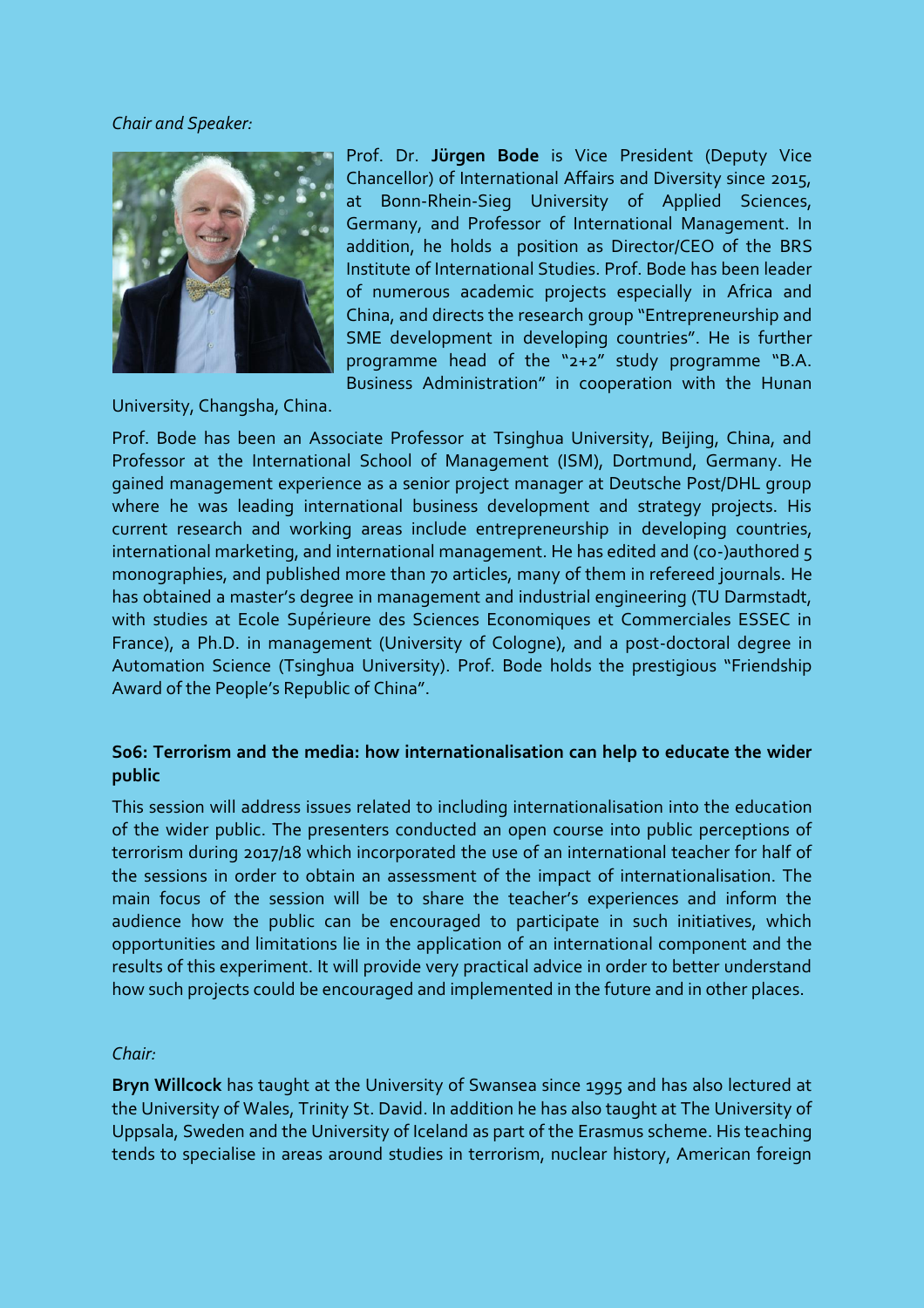policy and modern British politics. He also has responsibility in areas of internalization and recruitment at Swansea University.

### *Speaker:*

**Susan Willcock** began working for the book company Waterstones, which is the UK's largest bookchain with nearly 300 branches in 2004. She when on to manage various stores before going on to become a regional buyer. In addition, she has also been responsible for promoting events for the company from local functions to hosting national celebrities.

### **S07: What is the role of international networks in bringing internationalization of higher education to wider society?**

The "third mission" is included in the mission statements of most HEIs. The portfolio of relevant activities is characterized by high diversity, ranging from technology transfer to social engagement. The process of setting a third mission strategy is limited to a single university and its influence on local society. Expanding the understanding of third mission by bringing in a more international perspective generates added value for all actors. Multilateral collaboration such as university networks can play an important role in the shaping of interactions with society, not only by sharing best-practices but also by engaging a larger region.

#### *Chair:*



*Speakers:*

**Stefan Karsch** Born in Dresden, studied history and Slavic studies at the Humboldt Universität zu Berlin. His PhD thesis is a local study on the Russian Revolution in 1917. DAAD lecturer in Russia, first in Siberia, then at the DAAD branch office in Moscow. Since 2011 regional coordinator for Central and Eastern Europe at the International department of HU. Additional involvement in various IHES projects, including the CENTRAL strategic partnership network.

**Klementyna Kielak** is the Head of the International Short-term Students Section at the International Relations Office of the University of Warsaw. She has more than twelve years of experience in dealing with student mobilities and international projects. She is responsible for preparing procedures and managing processes for more than 1000 incoming students per academic year. She is a member of the team adapting UW's on-line registration system and USOS to the needs of international short term students and the IRO. She is involved in consultations regarding EWP processes and solutions as well as disseminating EWP results amongst HEIs both in Poland and abroad.

Working with student and university related international affairs during her studies and since then, **Katalin Öhler** serves as an Internationalisation Project Leader in the International Strategy Office of Eötvös Loránd University. She currently contributes to a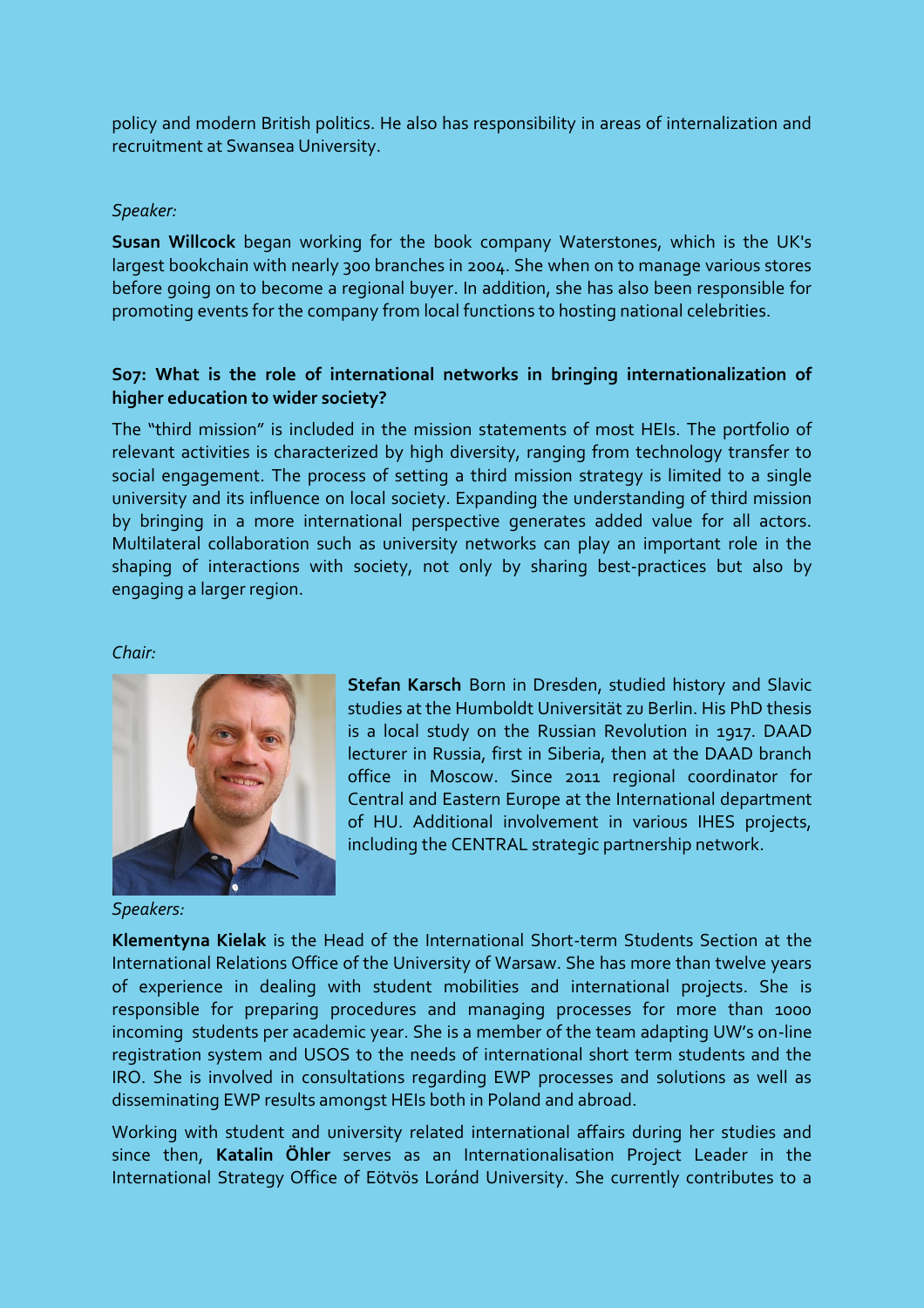development of a new internationalisation strategy of the university which keeps the focus on the importance of strategic international partnerships. She gathered her expertise from working with bilateral cooperations and strategic partnerships of the university, as well as coordinating the active participation in international university networks.

### **S08: SocialErasmus - Community Engagement in International Student Mobility**

While everyone recognises the importance of the Social Dimension of the Erasmus programme, there are still many challenges to ensure that the Erasmus programme creates a young generation of Europeans that transcend traditional national cultural divisions. To ensure this happens, the Erasmus+ programme should go beyond the individual participant, impacting the community at large. The SocialErasmus programme of Erasmus Student Network encourages exchange students to take part in volunteering activities in their host community, engaging them in intercultural dialogue with locals and how to recognise competencies gained through increased interaction with local communities.

#### *Chair and Speaker:*



**Wim Gabriels** is Project and Policy Officer at the Erasmus Student Network with a focus on Inclusion and Social Impact of International Student Mobility. He gained experience in European Project Management and Student Support as International Relations Officer at the Vrije Universiteit Brussel in Belgium.

Wim combines his expertise in the field of Higher Education with communication elements, having a Bachelor's Degree in Business Administration and Marketing from Karel De Grote University College, followed by A Bachelor's Degree in

Communication studies and a Master degree in Strategic Communication and Media Sociology at the University of Antwerp. Wim aims at supporting the development of Internationalisation in Higher education both within as outside of Europe, gaining experience in a Global Citizenship Education. Currently he is most active in the field of social inclusion and access to education and mobility, active citizenship and community engaged learning. As project officer he coordinates multiple project, such as SocialErasmus+, that encourage international students engage with their local community. His passion for the field derives from a firm belief in the impact of international education on future generations and a 'Erasmus generation' of young people whose cultural identity transcends traditional cultural divisions.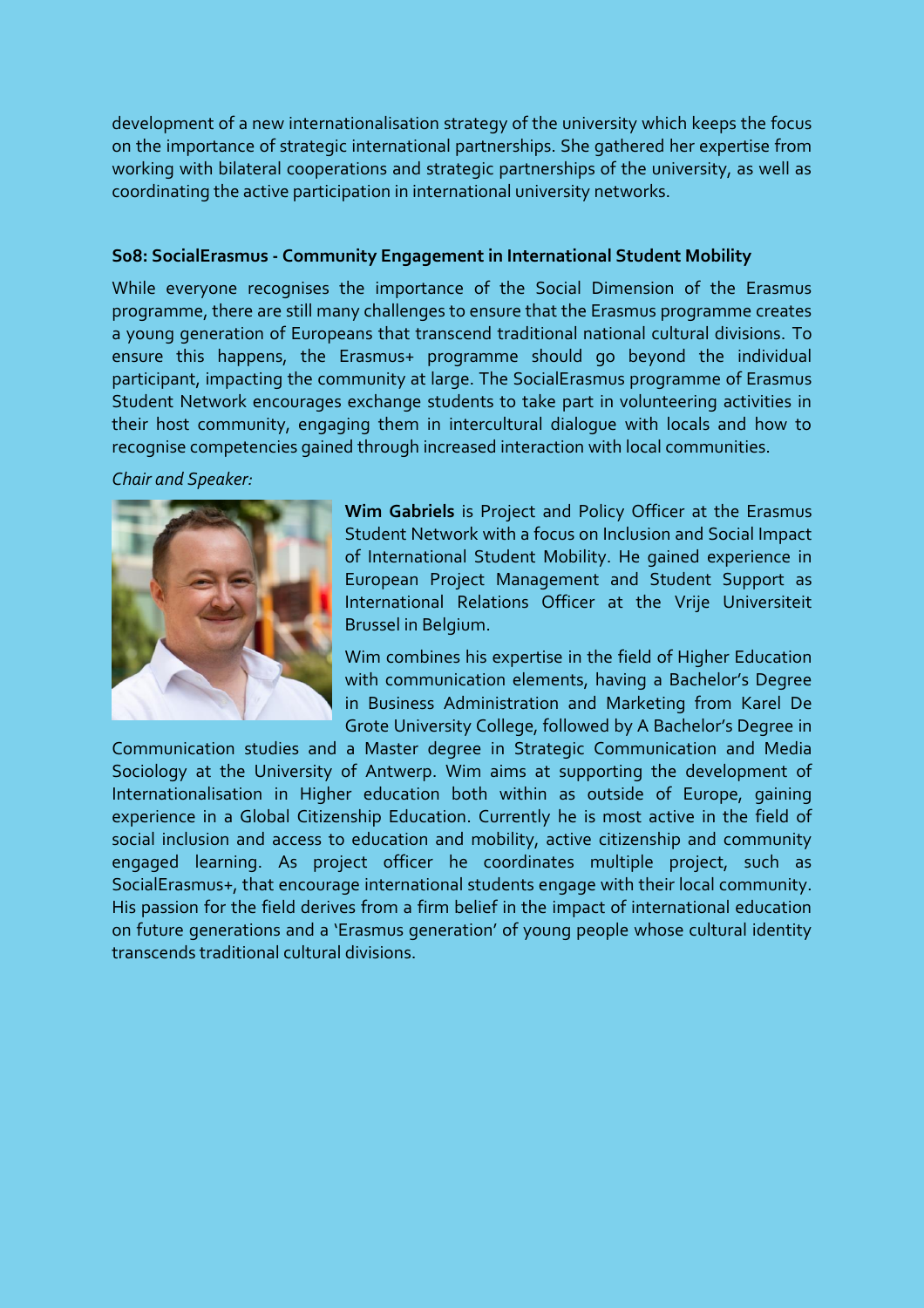### **S10: PEACEMAKERS Project - Peace Dialogue Campus Network: Fostering Positive Attitudes between Migrants and Youth in Hosting Societies**

PEACEMAKERS project aims to foster a more peaceful generation in Europe and Turkey that approaches migrants with positive attitudes. This project aims to enhance social, civic and intellectual competencies recognized as effective tools to tackle discrimination and racism. It aims to achieve this objective by developing problem-solving, critical-thinking and collaborative working skills through academic preparation, experiential education and leadership development. The skills such as students' ability to change their attitudes develop in this project and are critical for all mediums of exposure to people from diverse cultures. The session will elaborate on the phases and achieved outcomes of the project.

### *Chair:*



Dr. **Claudia Matthes** is a senior lecturer of comparative politics, has specialised on EU policy making, including asylum and migration policy, as well as democracy studies, German domestic politics. She is the author of numerous publications on political and social democratic change in Poland, Hungary, the Baltic States and elsewhere. As the Director of the International MA programmes she has taught students from all over the world, including students with a refugee status from Turkey, Afghanistan and the Middle East. In the Peacemakers Project she and her collaborator

prepared an online teaching tool and worked with students who engaged in several activities as peace envoys.

#### *Speaker:*



**Kristin Küter** (M.A.) is a researcher at Humboldt-Universität zu Berlin in the European Peacemakers project where she is foremostly involved in developing an online coursecurriculum and data analyses. She has a previous background in health policies research. There she was involved in a comparative analysis of health policies and their social impact throughout Europe and was responsible for the project coordination, correspondence, data organization, analysis and processing amongst others. Next to her recent research within the Peacemakers project, she particularly

focuses on migrations discourses and narratives in Germany, racism, social acceptance and solidarity in migration societies.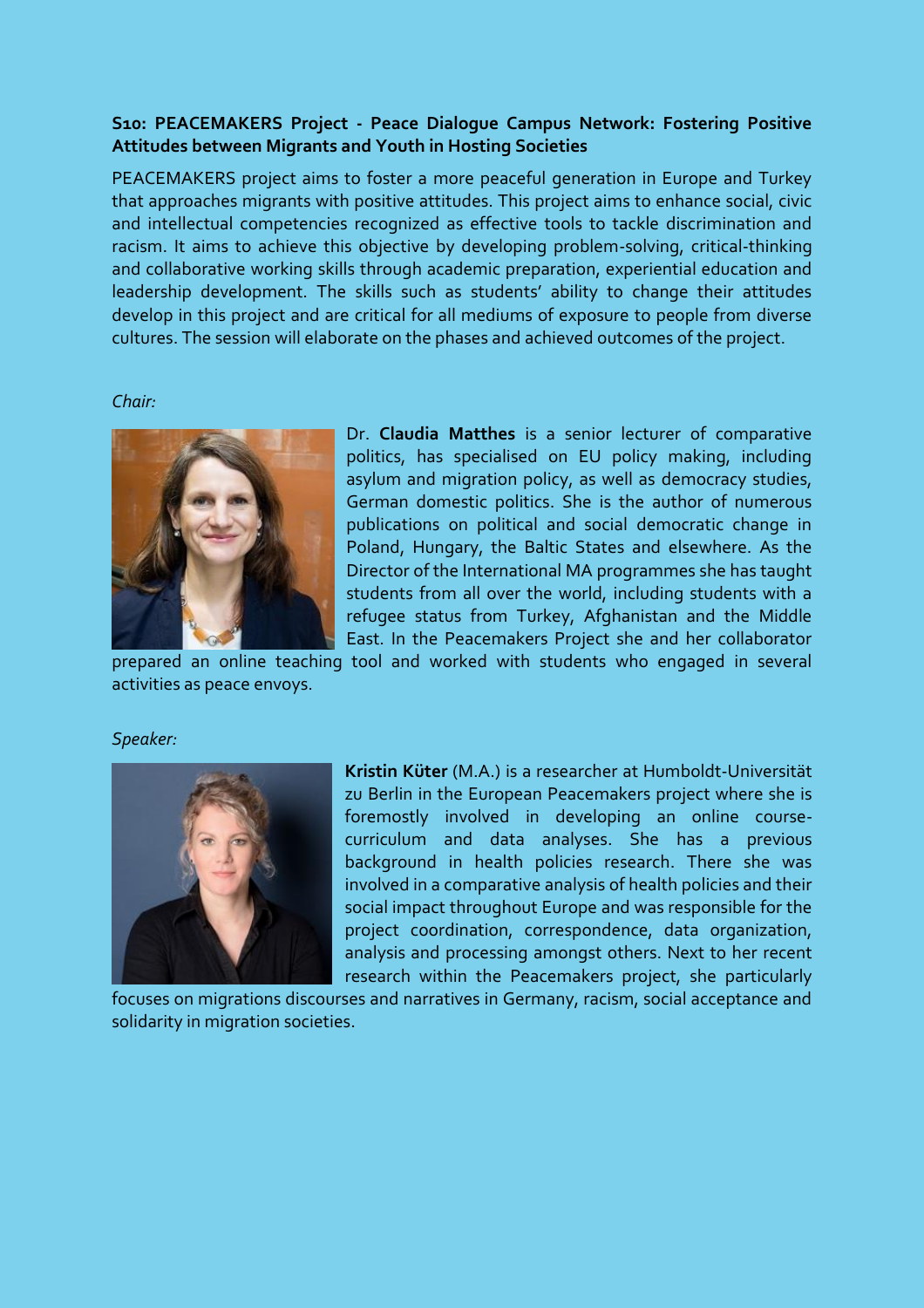## *S11: Helping to attract global workforce to regional companies - the Welcome Centre Göttingen Campus and the Südniedersachsen Region*

In 2008, a Welcome Centre had been set up at Göttingen University as a service facility for internationally mobile researchers and academics, providing support in visa application, accomodation, Kindergarden, school etc. The successful work along with the increasing need of such services also outside of the university - ten years later in 2018 - triggered the idea of developing the Welcome Centre further both in terms of target groups and its regional scope: In cooperation with numerous institutions from the private and public sector, and financially supported under The Eu¬ro¬pean So¬cial Fund (ESF), the Welcome Centre is providing services also for specialists and managers in the private sector, as the booming economy in the region of Southern Lower Saxonia needs increasing influx of foreign workforce who also stays in the region. Welcome centres are currently operating successfully in 7 regional offices across Southern Lower Saxonia (Südniedersachsen).

### *Chair:*



With a background in Forestry Sciences, **Uwe Muuss** is Director of the International Office of the University of Göttingen since since 2008. Before, he served as Managing Director of the Centre for Tropical and Subtropical Agriculture and Forestry at University of Göttingen. In his current position, he is in charge of the development and implementation of the international strategy of the University, international relations incl. liaison offices in India and China, strategic partners and networks, international marketing, the Welcome Centre, international student

services, and international mobility programmes. He is institutional Erasmus+ coordinator, COIMBRA Group representative, member of the advisory board on internationalisation of the University of Hamburg. The International Office of the University of Göttingen comprises 45 staff with an annual turnover of several million Euros per annum. Uwe Muuss has been and still is responsible numerous DAAD and EU-funded projects.

### *Speakers:*

Before taking up his current position at the University of Göttingen, Dr. **Philipp Jeserich** worked at the Free University Berlin. As head of the Incoming of at Göttingen International, he is in charge of the international student office, the accomodation office, integrative projects and the Welcome Centre.

### **S12: Integration of communities in HEIs and society at large**

Integration and inclusion are nowadays two top priorities at political and institutional level. This session will present two different projects addressing the topics from different angles. EUCRITE project aiming at enabling university admission for prospective students with refugee background by training and preparing administrative staff with the adequate tools to foster a welcoming environment and facilitate recognition, admission, and subsequent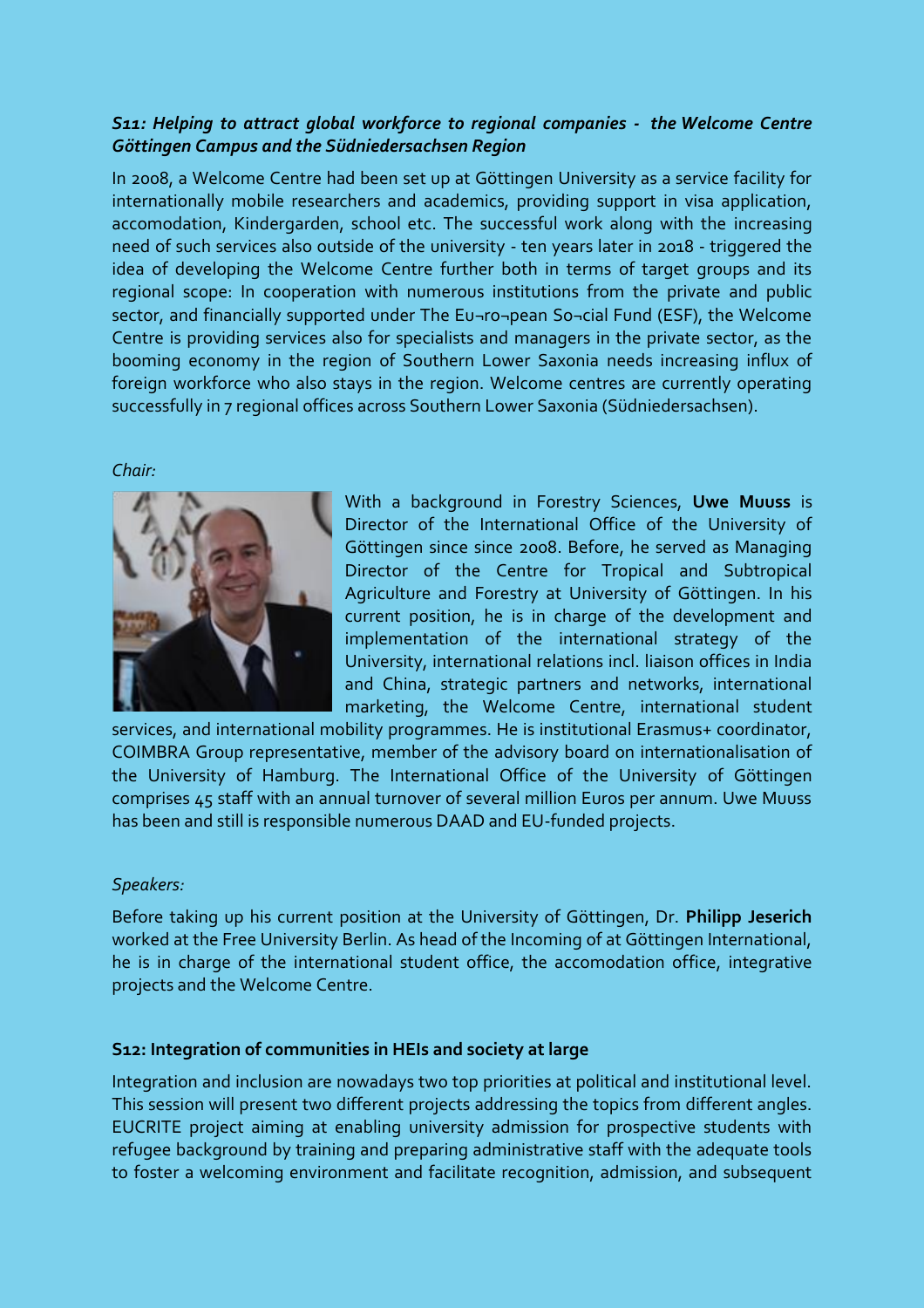social inclusion and access to the labour market. The InComm project is aiming at developing a customer journey at HEIs that will allow the different communities, and in particular the international one, to get fully integrated in the surrounding environment.

### *Chair:*

**Benedetta Gennaro**, Ph.D., is head of the International Student Services and Refugee Integration at TU Darmstadt. She received her B.A. in the Department of Sociology – Mass Communications at Università degli Studi "La Sapienza" in Rome, an M.A. in Mass Communications from Miami University (Oxford, OH) and an M.A. and Ph.D. in Italian Studies from Brown University (Providence, RI). She was a researcher in the Institut für Soziologie at TU Darmstadt and served as acting professor of Sociology (Gender Studies) at Goethe Universität in Frankfurt.

### *Speaker:*

**Erik de Jong** MSc is Community Manager at Eindhoven University of Technology (TU/e). His main task is to make all students and staff feel welcome at the university and its surroundings and to make the internationals part of the TU/e, city and regional community. He is supported by a steering group and has an annual budget to perform the activities. His activities includes policy development, improving procedures, organizing community events, support activities and events, improvement of communication channels and connecting people. Erik has served as coordinator of the CLUSTER network in 2014.2016 and is currently coordinator for project InComm.

### **S13: Transnational education: global education offer, local impact?**

Universities take their local responsibilities increasingly seriously. To what extent is this also the case when offering transnational education (TNE) outside their home country? What role does local engagement play in TNE provision? To what extent does TNE impact communities outside the classroom? Does it change cultural perceptions? Can it support societal changes and help to address global challenges, for instance by targeting underrepresented student communities in a country? The British Council will present preliminary findings from a pilot study into how global TNE partnerships might impact local communities, suggesting areas that need further detailed analysis.

### *Chair:*

**Kevin van Cauter** is Principal Consultant Higher Education at the British Council, where he leads the British Council's work in the areas of Transnational Education (TNE) and partnerships. For over a decade Kevin has been regularly asked to author articles on UK TNE and student mobility and has presented at conferences on the subject all over the world. His recent research project include the Impact of Transnational Education on Host countries (2014), Transnational Education Data collection systems: Awareness, Analysis and Action (2015) TNE: A classification framework and data collection guidelines (2017) and a review TNE/IPPM in 6 countries in sub Saharan Africa (2019).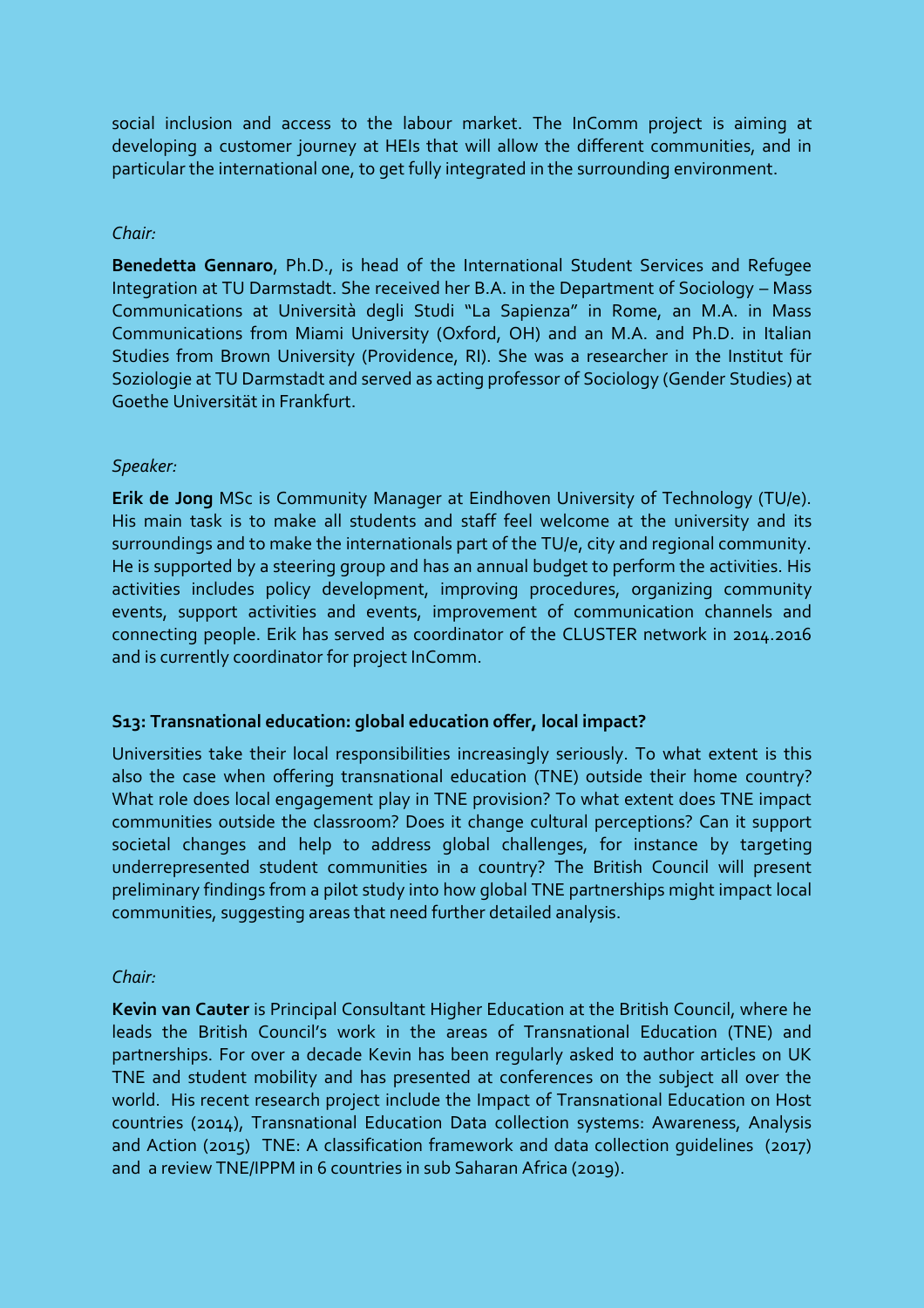#### *Speaker:*



Dr. **Janet Ilieva** is founder and director of Education Insight, a research consultancy specialising in international higher education. Janet's research focuses on global student mobility, national policies and regulatory environment for higher education engagement, university partnerships and transnational education. Janet regularly undertakes research on higher education engagement for government departments and international organisations in Europe and Asia and the universities' sector. Her latest research studies institutional frameworks for global engagement and

sustainable development. Janet is NAFSA Senior Fellow (2020 - 2021) and a trustee at Richmont University, the American University in London.

### **S14: A globally relevant, locally appropriate Community Engagement Classification**

This presentation focuses on an example of an IHES project led by the Swearer Center for Public Service at Brown University in the United States of America. The project seeks to collaboratively internationalize the Carnegie Community Engagement Classification: a benchmark of quality in higher education community engagement. The project seeks to engage with critical questions on accountability towards international partners, decolonizing and rejecting universal frameworks, and understanding our global positionality and how to build asset-based research and community-based collaboration for society.

#### *Chair:*



Dr. **Mathew Johnson**, Dr. Mathew Johnson began his tenure as the 17th president of Albion College on July 1, 2020. A global leader in higher education, he leads the development of Carnegie Foundation Elective Classifications, the Elective Classification for Community Engagement, and a multi-year international Carnegie Community Engagement Classification project, involving 26 institutions of higher education across the world. For the five years prior to joining Albion College, Dr. Johnson served as Associate Dean of the College for Engaged Scholarship, as well as Senior Fellow and Executive Director of the Howard R. Swearer Center for

Public Service, at Brown University. Earning his Ph.D. and M.A. in sociology from Brandeis University, Dr. Johnson has been a faculty member for more than 20 years. He has held appointments as Professor of the Practice in Sociology and served as a tenured professor in both sociology and environmental studies at his undergraduate alma mater, Siena College.

*Speaker:*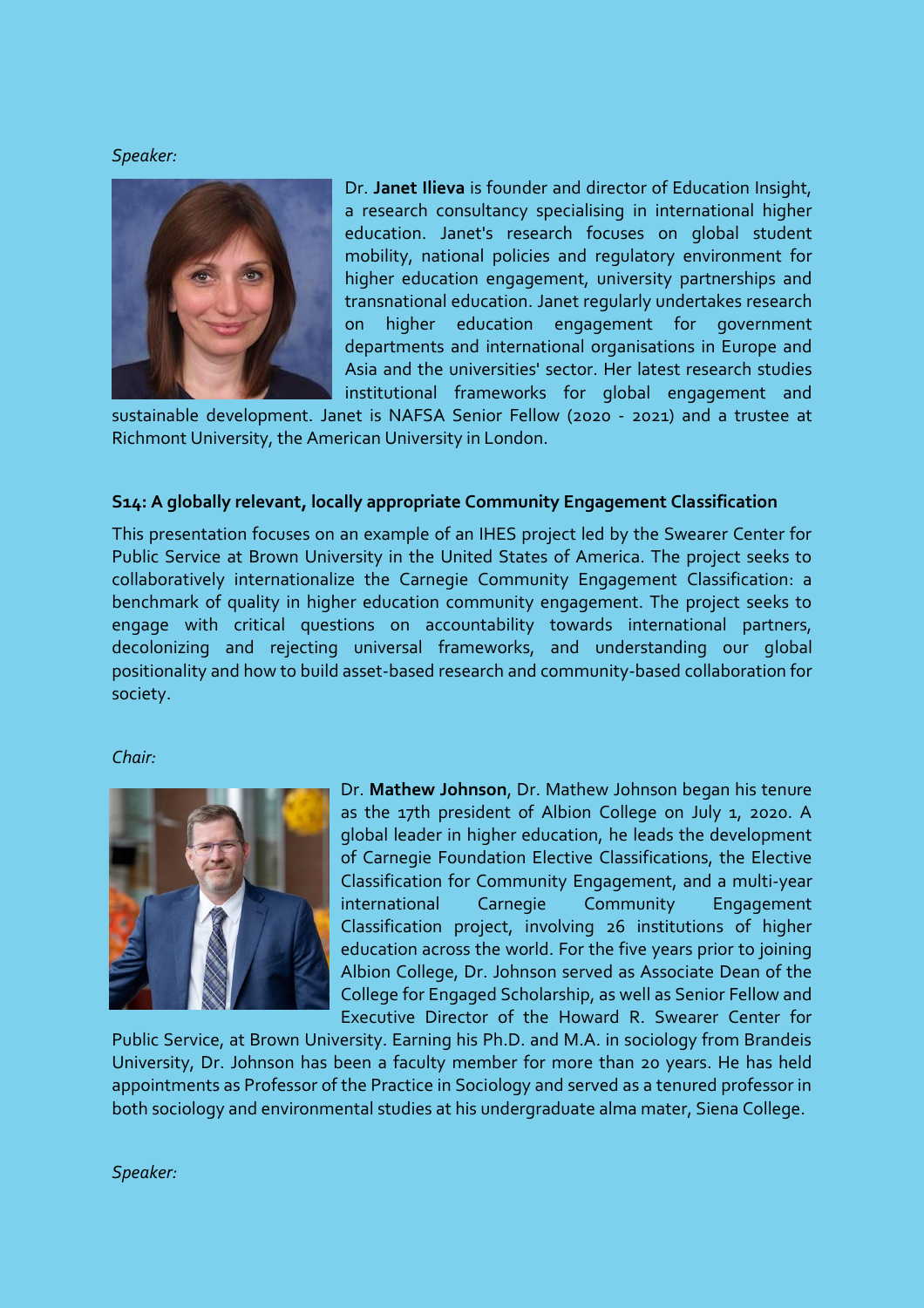

**Georgina Manok** is a Fellow at the Carnegie Foundation for the Advancement of Teaching. She co-directs the International Carnegie Community Engagement Classification project engaging 30+ institutions with integrating internationalisation into community engagement to ensure reciprocal and mutually beneficial community-university partnerships locally and globally. She is the Assistant Director for Research and Assessment at the Swearer Center at Brown University, host of the Classification. Manok specializes in the assessment and

evaluation of community-university partnerships and student learning outcomes, and is a member of the selection committee for the Talloires Network's 2019 MacJannet Prize for Global Citizenship.

### **S15: Make Our Planet Great Again (MOPGA) - a call for more international cooperation and for effective guidance of policy makers and stakeholders**

No other part of our society is predestined to promote knowledge and innovation than universities and research institutions. With this potential comes responsibility to bring knowledge into the society that is comprehensible but also with an appropriate complexity. The Franco-German Fellowship Program "Make Our Planet Great Again" (MOPGA), designed by the Federal German Ministry of Education and Research (BMBF) and implemented by the DAAD, traces back to an initiative taken by the French President Emmanuel Macron. Both countries are committed to support the aims of the Paris Climate Agreement and recognizing it as an urgent global challenge. The program promotes researchers from all over the world in both host countries in the areas of climate change, energy transition and earth system science. The research groups aim to mobilize the global scientific community and train the next generation of researchers and decision-makers. However, the path remains unclear from aspects of fundamental research to gains in knowledge with an impact for society. In this session, two international MOPGA researchers will discuss this challenge from different perspectives: by describing the journey of scientific development from fundamental research to applicable results. In this regard, they will also elaborate on chances and challenges for capacity building, and scientific knowledge transfer.

*Chair:*

**Anke Stahl** is head of division for Projects Policies, Internationalisation and Research, University Networks, at the German Academic Exchange Service (DAAD) in Bonn, Germany.From 1990 till 1998 she worked abroad, teaching German Linguistics and Literature at the Comenius University Bratislava/Slovak Republic, and at the Seoul Women's University in Seoul/South Korea. 1998 Anke went back to Germany and started working for the DAAD in Bonn. Since then she worked in several positions, mainly related to the field of Development Co-operation, and headed the sections of Alumni Programmes, University Partnerships and the Development-related Postgraduate Courses. From 2013 till 2017 she was the head of the DAAD Regional office Hanoi, Vietnam, in charge of Vietnam, Lao PDR, Cambodia and Myanmar. The Franco-German Fellowship Programme "Make our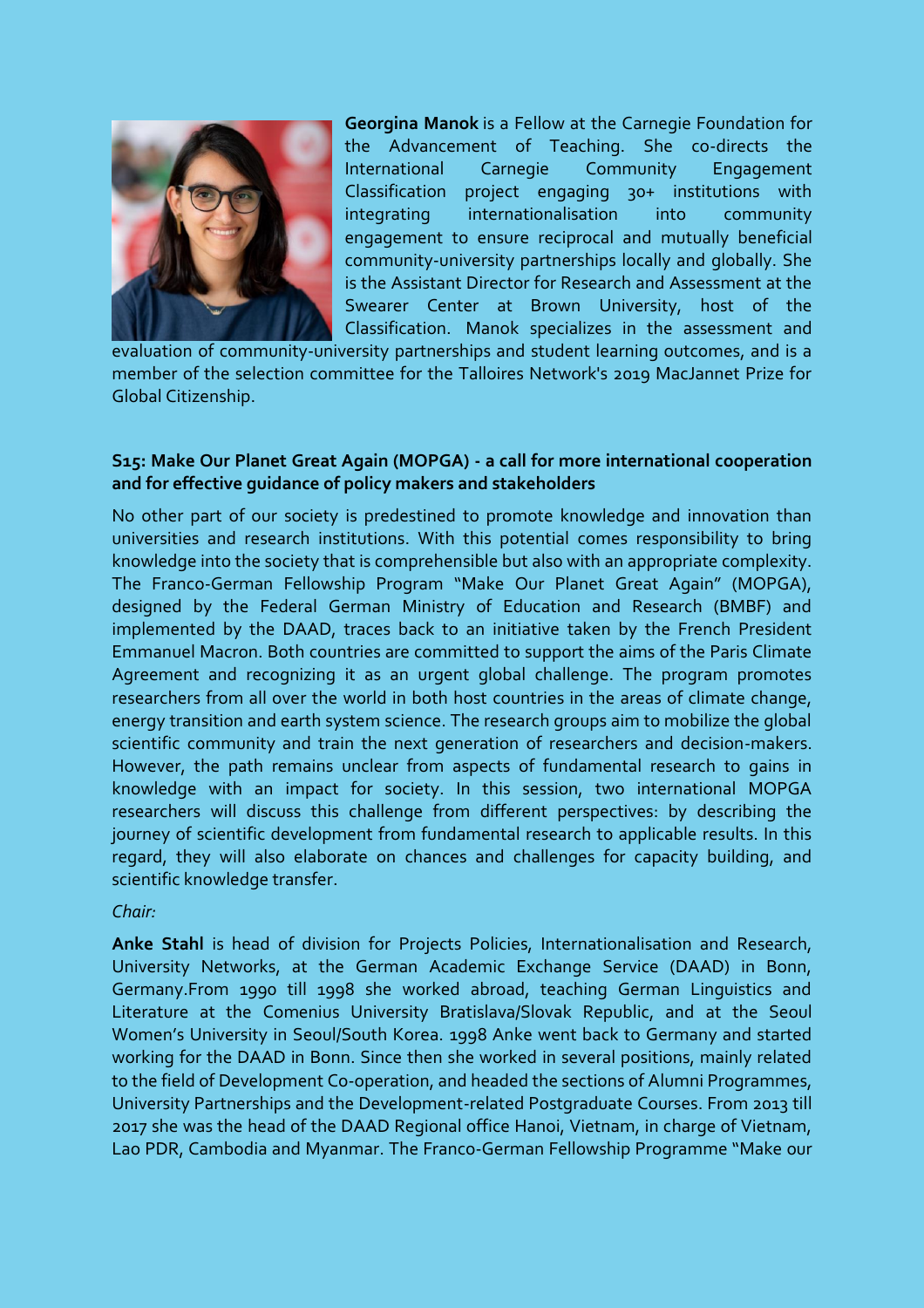planet great again" and the European University Networks – national initiative" are the key programmes in the DAAD's division Anke is responsible for since September 2017.

#### *Speakers:*



**Matthias Tesche** has studied meteorology at Leipzig University. He received his PhD in meteorology from Leipzig University in 2011. After a Post-Doc at Stockholm University, Sweden, from 2011 to 2014, Matthias went to the UK to join the University of Hertfordshire for an academic position as lecturer, and later, senior lecturer. Matthias has received a MOPGA Senior Research grant that brought him back to the Leipzig Institute for Meteorology at Leipzig University where he is now heading the group "Aerosols and Clouds". The research of this group is focused on the investigation of

aerosol, clouds, and aerosol-cloud interactions from spaceborne observations.



**Henry Wu** completed his BSc in biology at the University of Southern California, MES in Conservation Biology at the University of Pennsylvania, and PhD in Atmospheric Science with a concentration in Climate and Environmental Systems at the State University of New York. After postdoctoral fellowships in Germany and most recently in France, Henry was awarded a MOPGA Junior Research Group that is hosted at the Leibniz Centre for Tropical Marine Research in Bremen, Germany. Henry and his group specialize in oceanography and climatology with main research focuses

on analyzing records of modern climate change and environmental variability of the recent past.

### **S16: Internationalization and Diversity: Competing or Complementary Imperatives?**

In the last decades, "diversity" has emerged as one possible answer to the question of what we want to achieve by internationalization. However, some diversity practitioners fear that "diversity via internationalization" comes at the cost of reducing more traditional diversity practices, particularly forms for domestic diversity recruiting. Against this background, this session discusses in which way the internationalization imperative and the diversity imperative could reinforce each other, ideally enabling a win-win situation. We compare the situation in the US and Europe (with case studies from Germany and Poland).

*Chair:*



**Berit Stoppa** is Executive Director at the the Forum Internationale Wissenschaft (FIW), University of Bonn. She is conducting research in the field of sociocultural diversity and strategic diversity management at higher education institutions in an international approach. She studied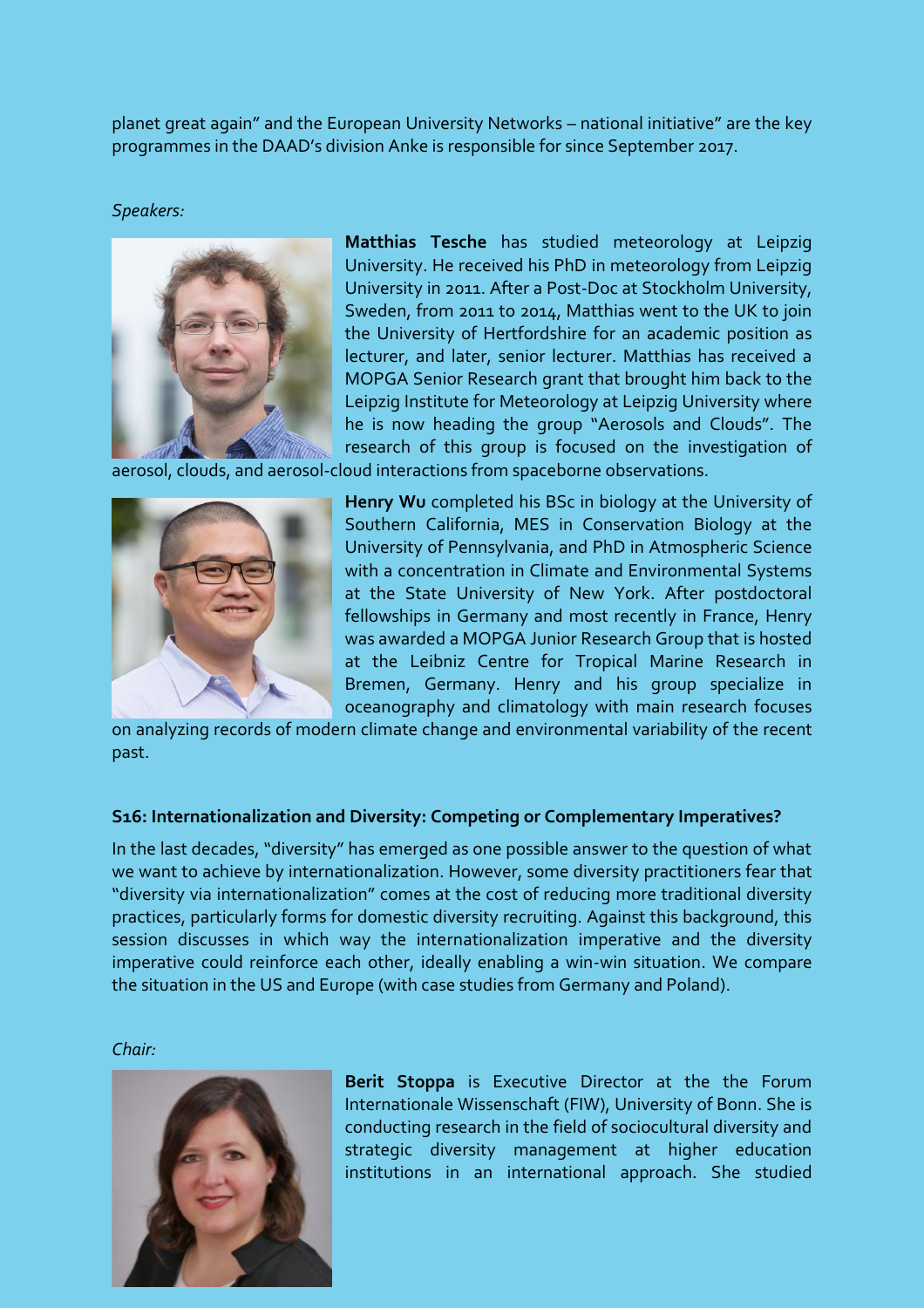German and English Linguistics and Cultural Anthropology at LMU Munich. From 2013 to 2017 she worked as a DAAD lecturer in Benin and Ghana and led the DAAD Information Center Accra.

#### *Speakers:*



**David Kaldewey** is Professor for Science Studies and Science Policy at the Forum Internationale Wissenschaft (FIW), University of Bonn. He holds a Ph.D. in Sociology from Bielefeld University. His research interests lie in the fields of science studies and in sociological theory. Recent publications deal with the changing relationship of science and politics, particularly with the contemporary pluralization of science policy discourses and how they transform the identity work of scholars, scientists and policy makers.



University of Gdansk and **Postdoc Researcher at TU** Delft. She is an economist and the state management specialist. For three years she served on the National Qualification Committee for **VIII COMPANY** vocational licensing of the Polish Ministry of Transport, **Construction**, and Maritime Economy. She was a quest **researcher** at Vienna University of Economics and **Business, a visiting scholar at** NTNU and an affiliate **All Manual Communist Communist Communist Communist Communist Communist Communist Communist Communist Communist Communist Communist Communist Communist Communist Communist Communist Communist Communis** Bartlett, UCL's Faculty of **The Built Environment.** Her

latest research focuses on educational management and the role of real estate in higher education.



**Katharina Schmitt** is Head of Staff Unit Internationalisation at Technische Universität Dresden, responsible for the university's strategic international development and partnerships. Before coming to Dresden, she was the Director of the International Office at the University of Greifswald, worked for The College of Global Studies at Arcadia University (Philadelphia) and the International Office of the University of Bonn (Germany), where she also received her MA in Northamerican Studies, History and Art History. Over the past fifteen years she has always pursued a

comprehensive approach to internationalisation, trying to match it closely to the institution's overall strategy and visions.



**Christine Müller** is Head of the Department "International Students and Study Programs" at the University of Bonn. She studied East European History, Political Science and German Studies in Tübingen, Heidelberg, Warsaw and Krakow. She has been working in higher education management since 2006 at the universities of Bonn, Heidelberg, Stuttgart and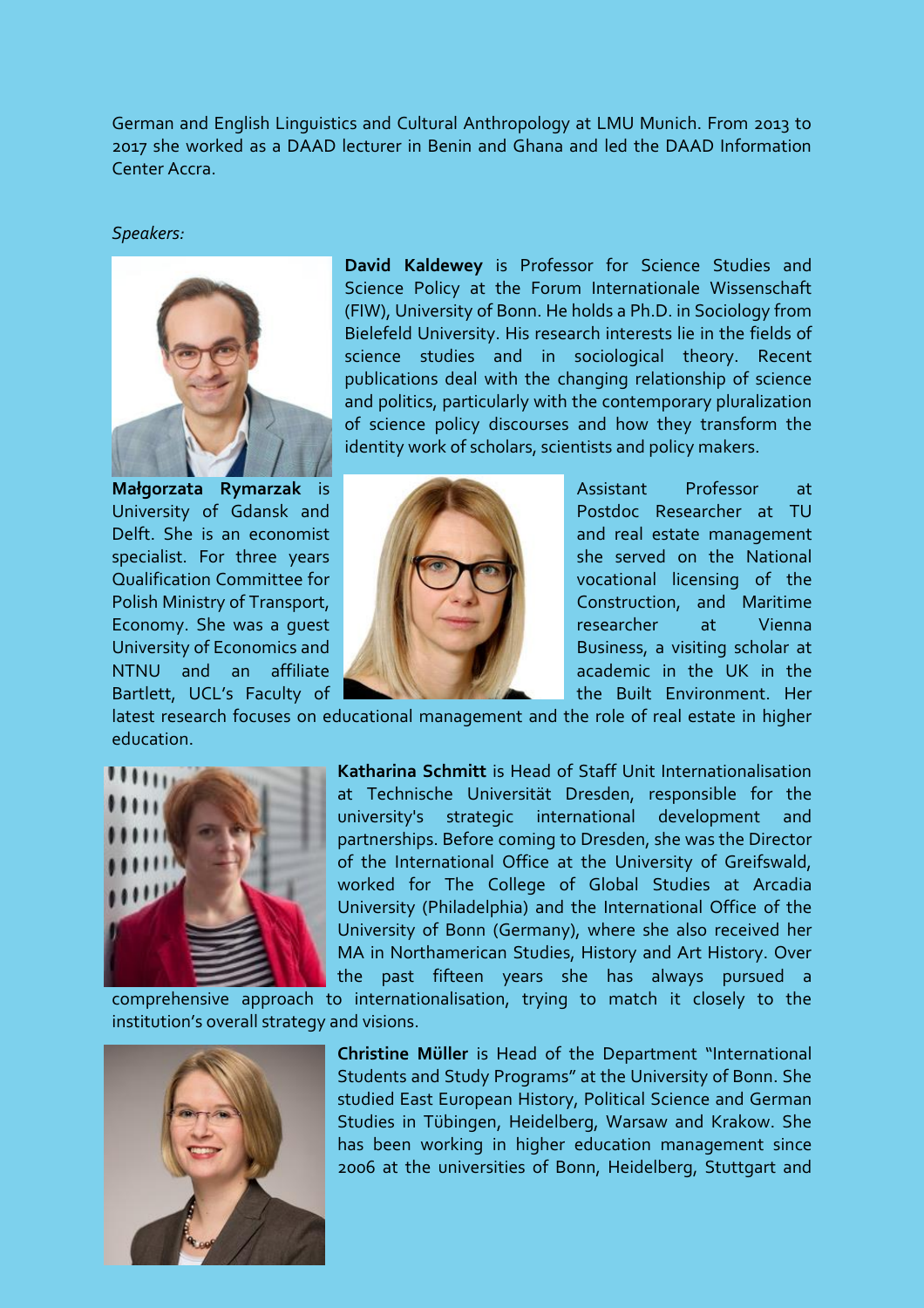Siegen. From 2011 until 2014 she was lecturer with specialized functions at the German Academic Exchange Service (DAAD) branch office in Warsaw.

### **S17: Never the twain shall meet? IHES in New Zealand and Indonesia**

The session presents research findings featuring IHES, and specifically the notion of social licence in New Zealand and Indonesia. It explains the role of social licence for internationalisation initiatives and contextual variations observed in these nonhomogeneous settings. Social licence as the public recognition of the cultural and social value of internationalisation emerged as a pivotal feature of internationalisation practice. However, the conceptual underpinnings of social licence, and hence, the means of constructing the latter varied depending on the context. The construction of social license presented itself as a strategic priority for the governments and HEIs in New Zealand and Indonesia.

### *Chair and Speaker:*



**Svetlana Kostrykina** is an early career researcher, who has recently completed her PhD at the University of Auckland. Her research interests include internationlisation of higher education, the international education industry and the knowledge economy. In her role of Global Studies Administrator, Svetlana supports the Bachelor of Global Studies Programme, which incorporates interdisciplinarity, cutting edge internationalisation practices and the principles of global citizenship.

## **S18: Strategic adaptability as an element of international students' "domestication" and "foreignization" to the university and local society**

The presentation is based on the experience the presenter gained during her work in two Polish universities in Poznań – Poznan University of Medical Sciences and Poznan University of Technology, where each year hundreds of international students are coming to study in a wide variety of programs offered in English language. The presentation is going to focus on adjusting and welcoming strategies for international students. The foreign students are often being welcomed at the University during orientation days organized by a university. This is an opportunity to show students the campus, to familiarize them with administrative procedures at a university, but also to immerse them into local culture, society, as well as to get the foreign students acquainted with domestic customs and traditions. Another popular program offered to incoming international students upon their arrival is a Buddy program that, on one hand, enables local students to go through a process of internationalization at home and, on the other, also allows the foreign and local students to mingle with each other. Complimentary to that are highquality students' services that are offered to international students throughout their study time. The universities constantly need to work on new strategies that allow students to adapt to the academic environment and familiarize them with administrative procedures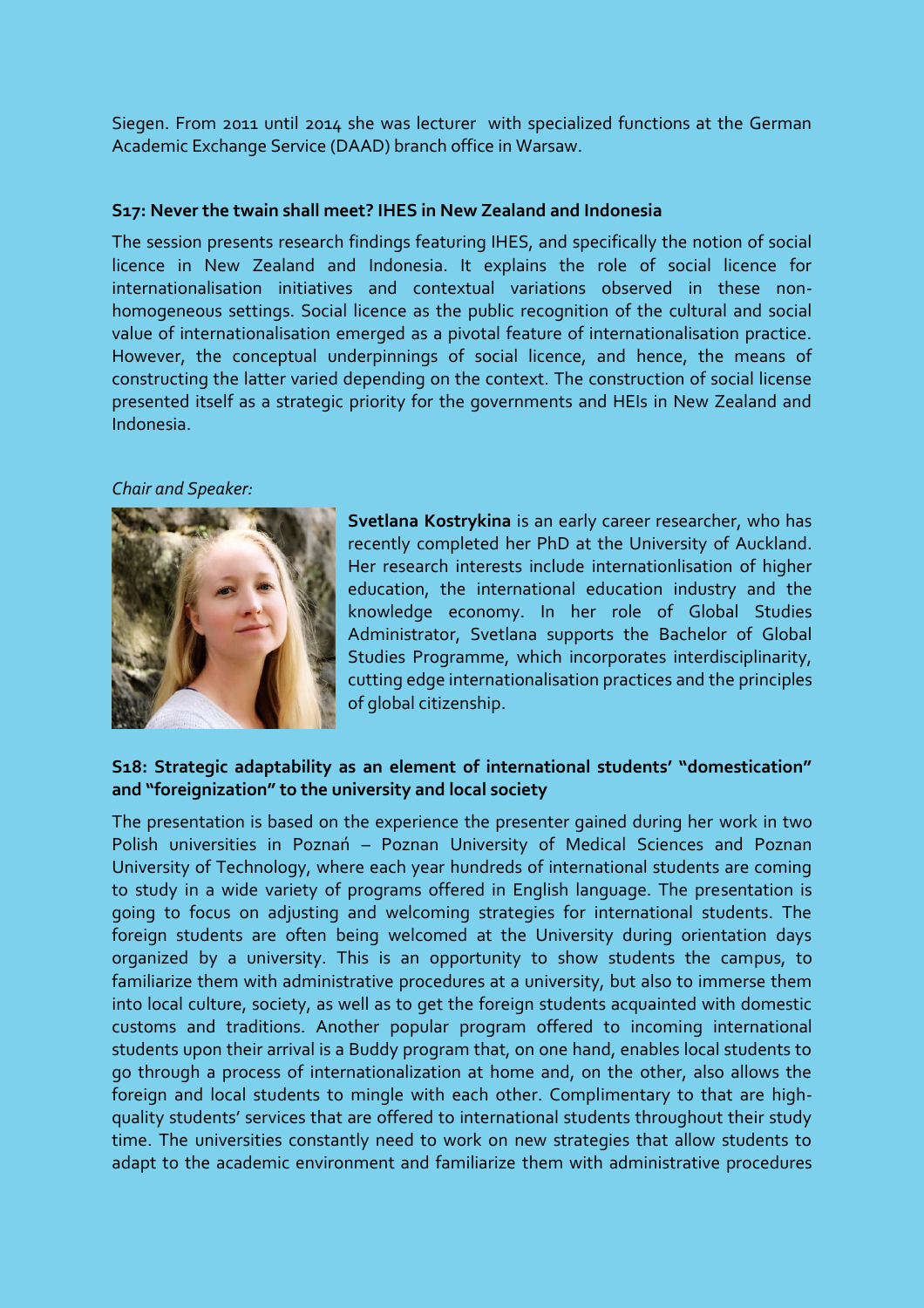and campus life. Naturally, the city authorities should be also closely cooperating with a university as they are the beneficiaries of increased income from the international students who not only spend their money in restaurants, taxis and local attraction, but sometimes even buy apartments or make other investments in the city. In the future they may even become business partners of locals.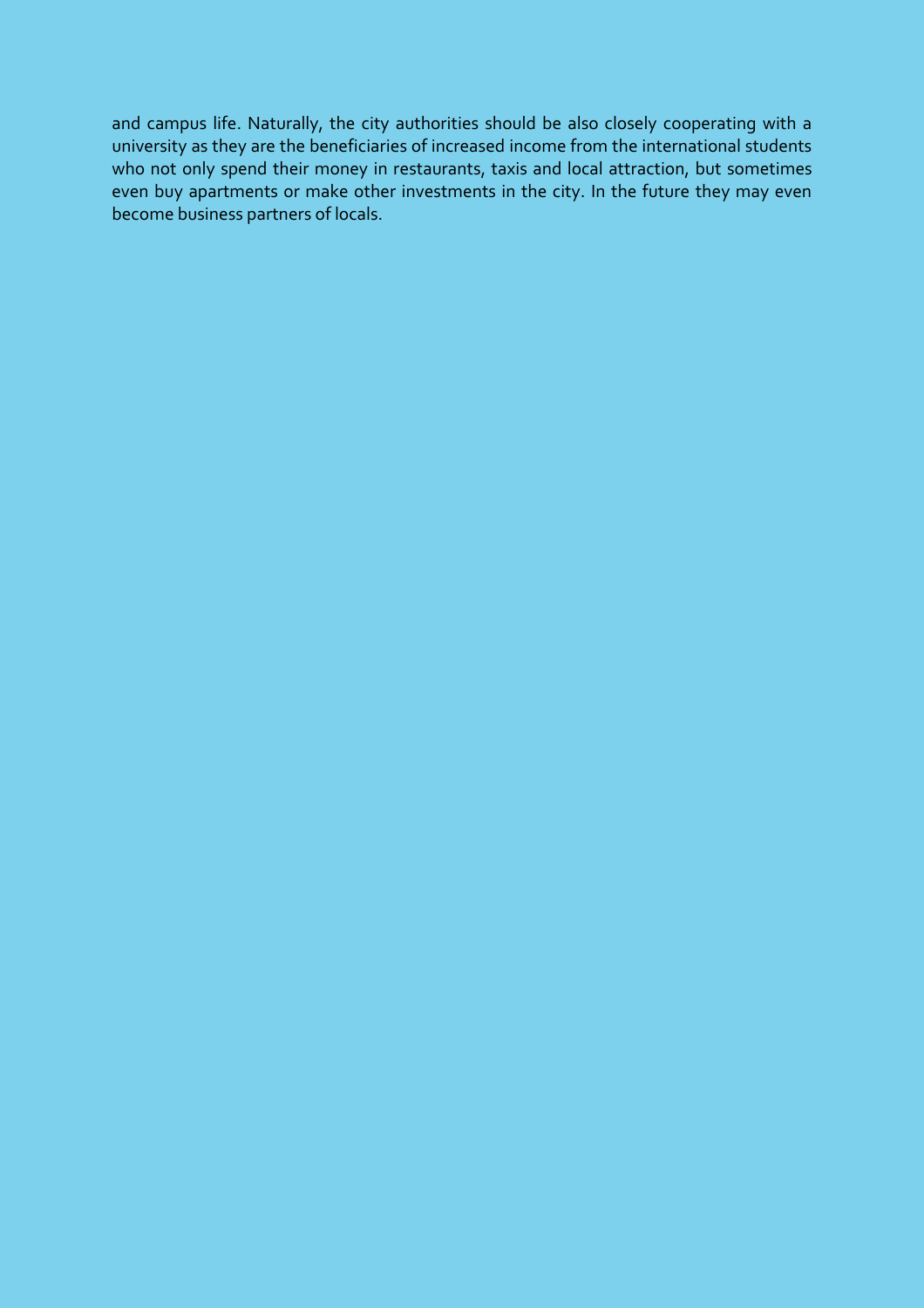### *Chair and Speaker:*



**Magdalena Sikorska** is currently working at the Poznan University of Technology (Poland) as the International Education Coordinator at the International Relations Office. She is also pursuing her PhD degree at the Faculty of Engineering Management in internationalization and strategic management research area. She also gained experience in teaching English for IT students. Ms. Sikorska is a project officer for European University "EUNICE" and a project leader of "International Branding of Poznan University of Technology  $-$  3 Continents" at PUT. She has

worked in internationalization for more than 15 years cooperating with partners from all over the world, among others: US Department of Education, Association of American Medical Colleges, National Board of Medical Examiners, Kaplan Medical and many more.

### **S19: Bring UTM to the WORLD - Bring the WORLD to UTM – engaging with the wider community through internationalisation**

Prospering lives through meaningful contribution to communities, at home and abroad, has been an important focus for Universiti Teknologi Malaysia. Several initiatives involving many stakeholders have been in place, especially with the international student societies as key drivers and the international office to support those initiative to go beyond the boundaries of the campus and to mutually benefit all stakeholders. This session aims to share the 'university for society' initiatives, the best practices and challenges faced, and the way forward towards achieving the overall goal of internationalisation to bring about the greater good in societies globally and locally. The session is conducted in an interactive way beginning with the presentation of the main agenda of internationalisation at Universiti Teknologi Malaysia and the key roles of the international office. This is followed by a sharing of the initiatives, at home and abroad, that have been carried out by students and staff in fulfilling their social responsibility, engaging with the wider society. Tapping on the supportive ecosystem at the university and also the international diversity of students, the university has supported communities through various activities including service learning with less fortunate group of learners locally and internationally, environmental sustainability activities, to name a few. It also focuses on how impact is increased and its visibility achieved through the involvement of many stakeholders. The session continues with the sharing on the lessons learned and ways to overcome those challenges. It finally culminates in a discussion on a systematic way of implementing internationalisation for society initiatives. Learning outcomes:

- To learn the 'university for society' initiatives conducted by the university
- To learn best practices, challenges and ways forward for implementing initiatives involving societies
- To discuss a more systematic way of achieving the goal of internationalisation for society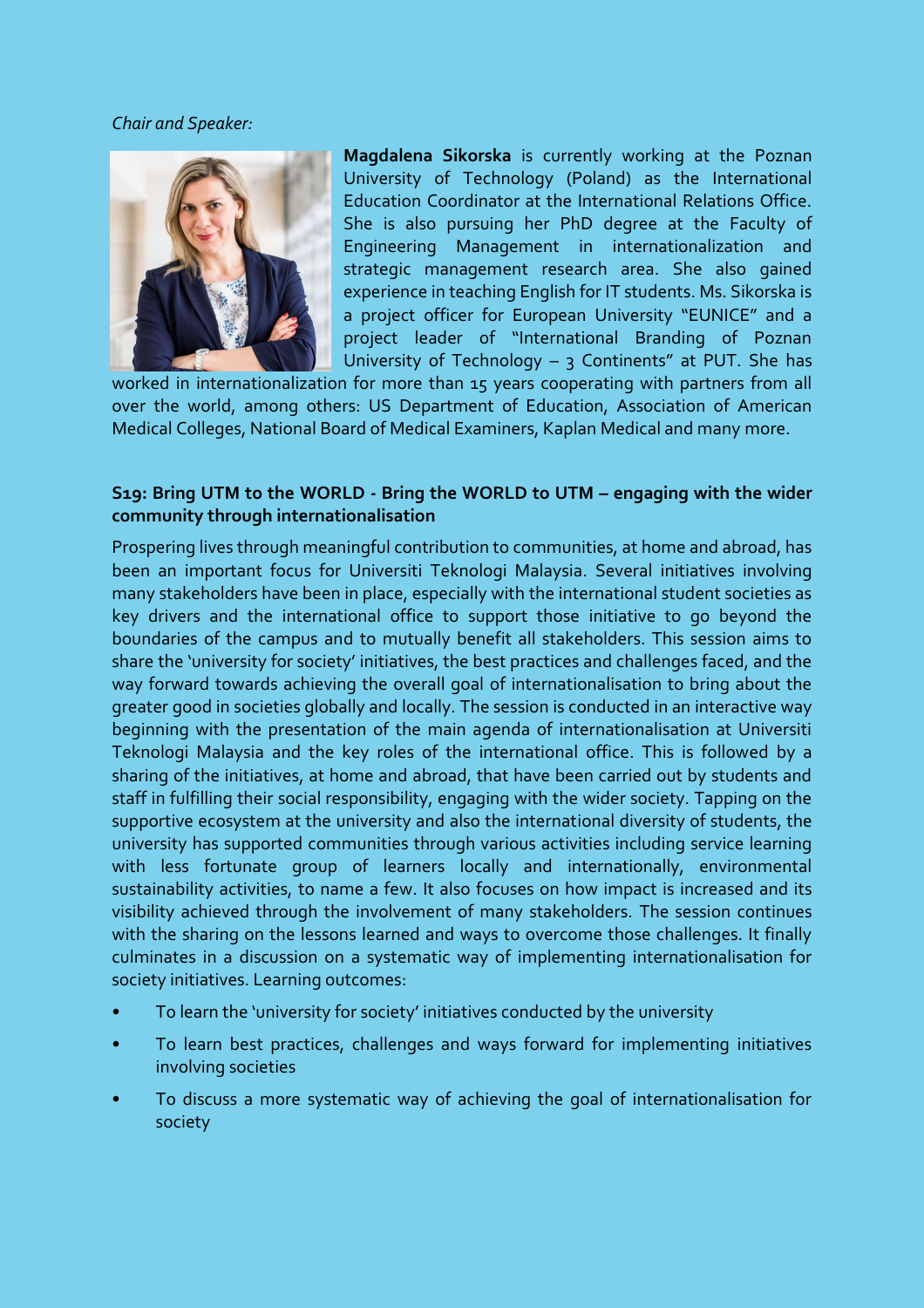#### *Chair and Speaker*:



In 2009, Dr. **Mohd Ismid** was appointed as Regional Manager (Japan) at the Office of International Affairs, and later as Director of International Students from 2013 to 2016. In 2016, he was appointed as the Director of Global Strategy and Engagement at the UTM International (UTM-i). In July 2019, Dr. Mohd Ismid was further appointed as the Pro-Vice-Chancellor (International). As Pro-Vice-Chancellor in-charge of international matters and also as a member of the University's Executive Team, his main responsibility is to provide leadership in achieving UTM's strategic goals in regard to internationalisation and for the continuing

strategic development of international activities and engagement on behalf of the university.

#### **S20: WILLAM COVID Initiative: Psycho-social support and guidance for the public**

WILLIAM is an Erasmus+ Initiative for Internationalization at Home, with a focus among other aspects on providing a supportive and welcoming environment for international students. In real time, WILLIAM's COVID Initiative provided guidance from trauma and crisis management experts on dealing with the situation on a personal level and managing life in the highly unusual and unpredictable climate. In addition, a Q&A section was created in which people could ask for guidance and receive responses within 48 hours. In order to provide additional support, the experts listed common Q&A that were relevant to students, parents, and the public more generally who were dealing with the unpredictable situation they faced. The guidance papers we used extensively in Israel by many people who are not part of WILLIAM or the higher education system in general, but found the content relevant and helpful for them. In this presentation, we will describe the initiative and present some of the central concepts related to helping individuals cope with the unknown that were delivered at the onset of the pandemic.





#### *Chair:*

Dr. **Yael Israel-Cohen** is the Director of International Academic Affairs at the College of Management Academic Studies in Rishon Lezion, Israel, and a Senior Lecturer affiliated with the School of Behavioral Sciences. She is the Coordinator of the WILLIAM Erasmus+ Initiative advancing Internationalization at Home in Israel and the EU.

#### *Speaker:*

Prof. **Mooli Lahad** is an Israeli psychologist and psychotrauma specialist, known for his creative methods of intervention and treatment of stress. He is the founder and former director of the Institute of Dramatherapy, and